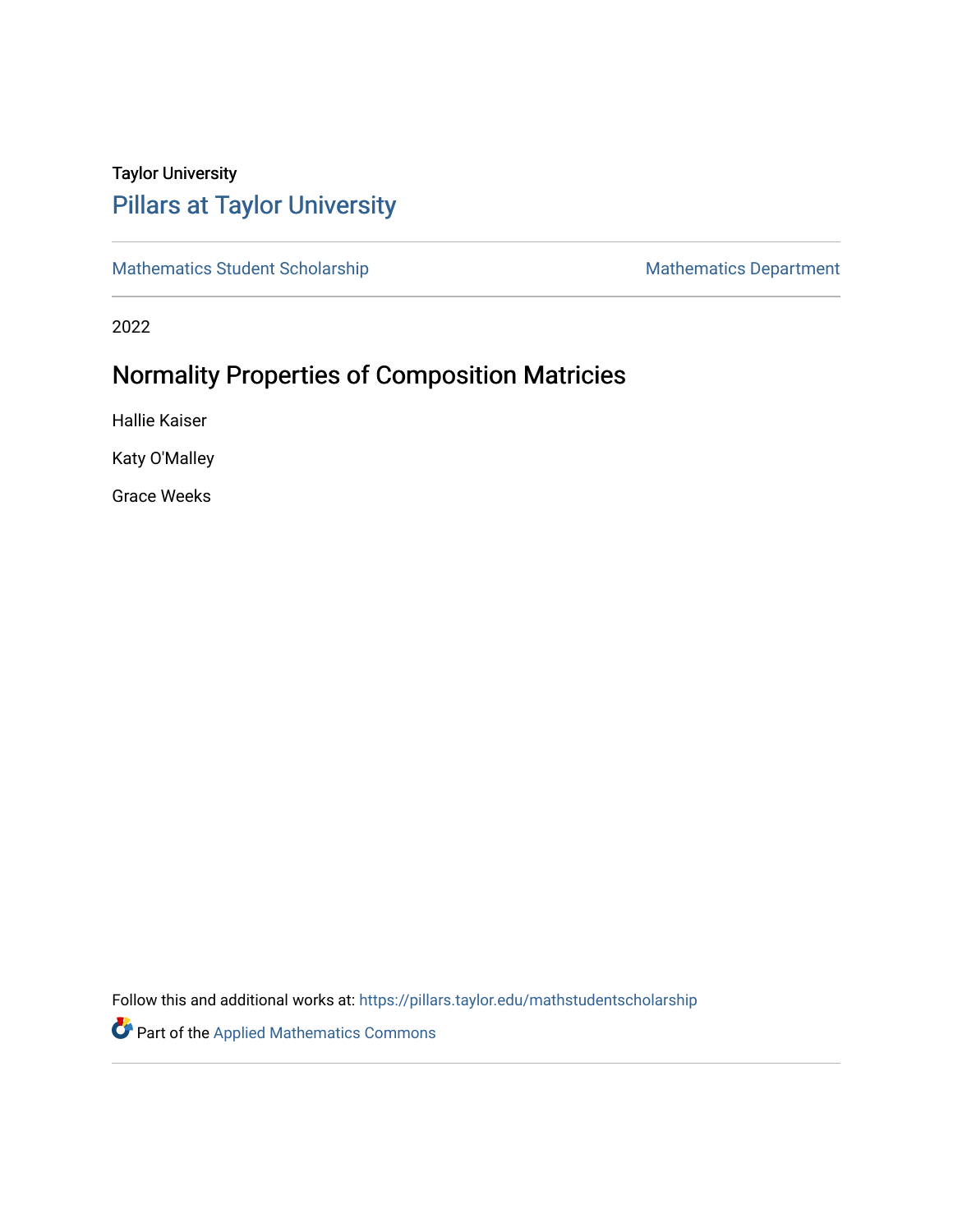### NORMALITY PROPERTIES OF COMPOSITION OPERATORS

HALLIE KAISER <sup>∗</sup>, KATY O'MALLEY † , AND GRACE WEEKS‡

Key words. normal matrix, binormal matrix, commutative property, composition matrix

AMS subject classifications. 47B33, 47B15, 47B20, 15B05, 15B99.

### 1. Introduction.

Composition operators are defined by  $C_{\varphi}g = g \circ \varphi$  for some symbol  $\varphi$  in any space of analytic functions. These operators are most commonly studied on  $H^2$ , the Hilbert space of analytical functions on the complex unit disk with square-summable Taylor series. To make these operators work in finite dimesnions, we consider them on real polynomial subspaces of  $H^2$ , truncating as needed. [\[3\]](#page-25-0)

As an example, let  $\varphi(x) = \frac{1}{2-x}$  and consider  $C_{\varphi}$  on the real functions of degree two or less, with basis 1, x, x<sup>2</sup>. We will construct the matrix by applying the action of  $C_{\varphi}$  to each basis element, then removing any terms with degree 3 or higher:

$$
(1.1) \tC_{\varphi} 1 = 1 \circ \varphi = 1
$$

(1.2) 
$$
C_{\varphi}x = x \circ \varphi = \varphi = \frac{1}{2-x} = \frac{1}{2} + \frac{1}{4}x + \frac{1}{8}x^2
$$

(1.3) 
$$
C_{\varphi}x^2 = x^2 \circ \varphi = \varphi^2 = \left(\frac{1}{2-x}\right)^2 = \frac{1}{4} + \frac{1}{4}x + \frac{3}{16}x^2
$$

Note that in the second and third calculations, the Taylor series for  $\varphi$  and  $\varphi^2$  continue, but we do not want terms of degree above 2. Our matrix becomes:

$$
\begin{array}{ccc}\n & 1 & x & x^2 \\
1 & 1 & 1/2 & 1/4 \\
x & 0 & 1/4 & 1/4 \\
x^2 & 0 & 1/8 & 3/16\n\end{array}
$$

More generally, if  $\varphi(x) = a + bx + cx^2 + \dots$ , then we have

<sup>∗</sup>Department of Mathematics, Taylor University, Upland, IN 46989, USA (halliekaiser12@gmail.com).

<sup>†</sup>Department of Mathematics, Taylor University, Upland, IN 46989, USA (ktomalley524@gmail.com).

<sup>‡</sup>Department of Mathematics, Taylor University, Upland, IN 46989, USA (grace.k.weeks99@gmail.com).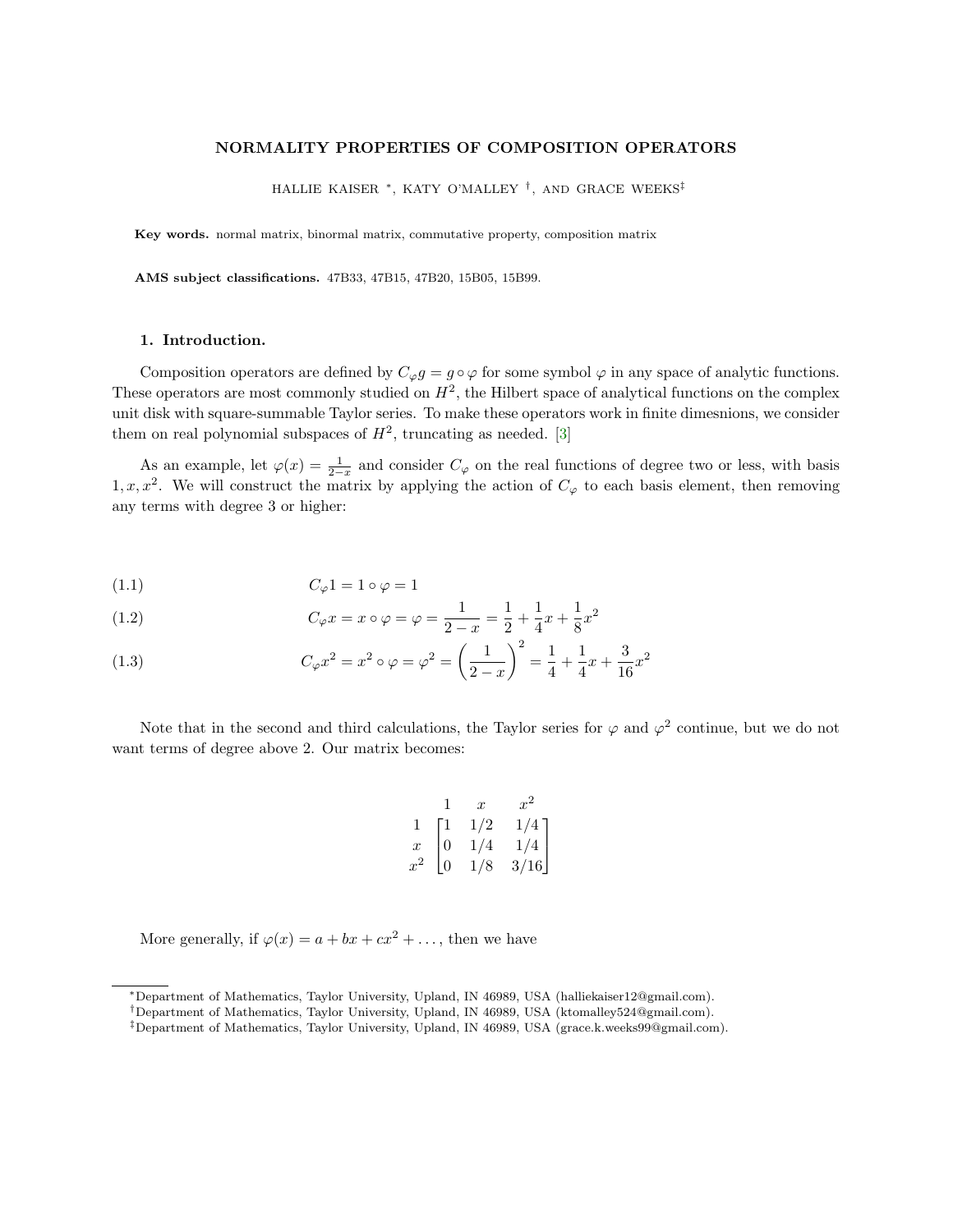|  | $\boldsymbol{x}$ |                  |  |
|--|------------------|------------------|--|
|  | $\boldsymbol{a}$ |                  |  |
|  |                  | 2ab              |  |
|  | $\overline{c}$   | $b^2$<br>$+ 2ac$ |  |
|  |                  |                  |  |

where this is process is doable for any truncation to a finite dimension  $n$ .

In linear algebra, an important concept is diagonalization because it simplifies many matrix computations — matrix multiplication, finding eigenspaces, projection, invertibility, etc. By definition all normal matrices are diagonalizable, and in this paper we explore the closely related concept of binormality  $\overline{ }$  as it is a more generalized property of normality — and the conditions required for a composition matrix to be binormal. Another significant property is that matrices do not have the general commutative property that real numbers do. However, when two matrices are commutative, there are many useful properties between them; for example, binormality and normality are both defined by their ability to commute with their transpose. In this paper we also explore the conditions required to allow the composition matrix and a general matrix to commute. Furthermore, normal and binormal matrices commute with their transposes, and we also explore the conditions required for which a general composition matrix commutes with any matrix.

### 1.1. Preliminary.

Throughout our definitions, T will represent the truncated composition operator composed of all real numbers,  $T^*$  will represent the transpose. We will begin with some important definitions:

**Definition.** A  $3 \times 3$  truncated composition matrix, T, commutes with the generic matrix D when  $TD = DT$ .

**Definition.** A matrix, T, is *normal* if T commutes with  $T^*$ .

**Definition.** A matrix, T, is *binormal* if  $TT^*T^*T = T^*TTT^*$ .

**Definition.** A matrix, T, is *n*-normal if  $T^nT^* = T^*T^n$  for some integer *n*. Equivalently, T is *n*-normal if  $T^n$  is normal. In the case of n=2, T is also binormal by [\[2,](#page-25-1) Theorem 1].

**Definition** A matrix, U is unitary when  $U^{-1} = U^*$ .

**Definition** Two matrices A and B are unitarily equivalent if there exists a unitary matrix U such that  $B = U^*AU$ .

The following lemma allows us to apply theorems that will ultimately lead to all binormal truncated composition matrices.

<span id="page-2-0"></span>LEMMA 1.1. If the matrix  $A$  is binormal and unitarily equivalent to the matrix  $B$ , then  $B$  is also binor-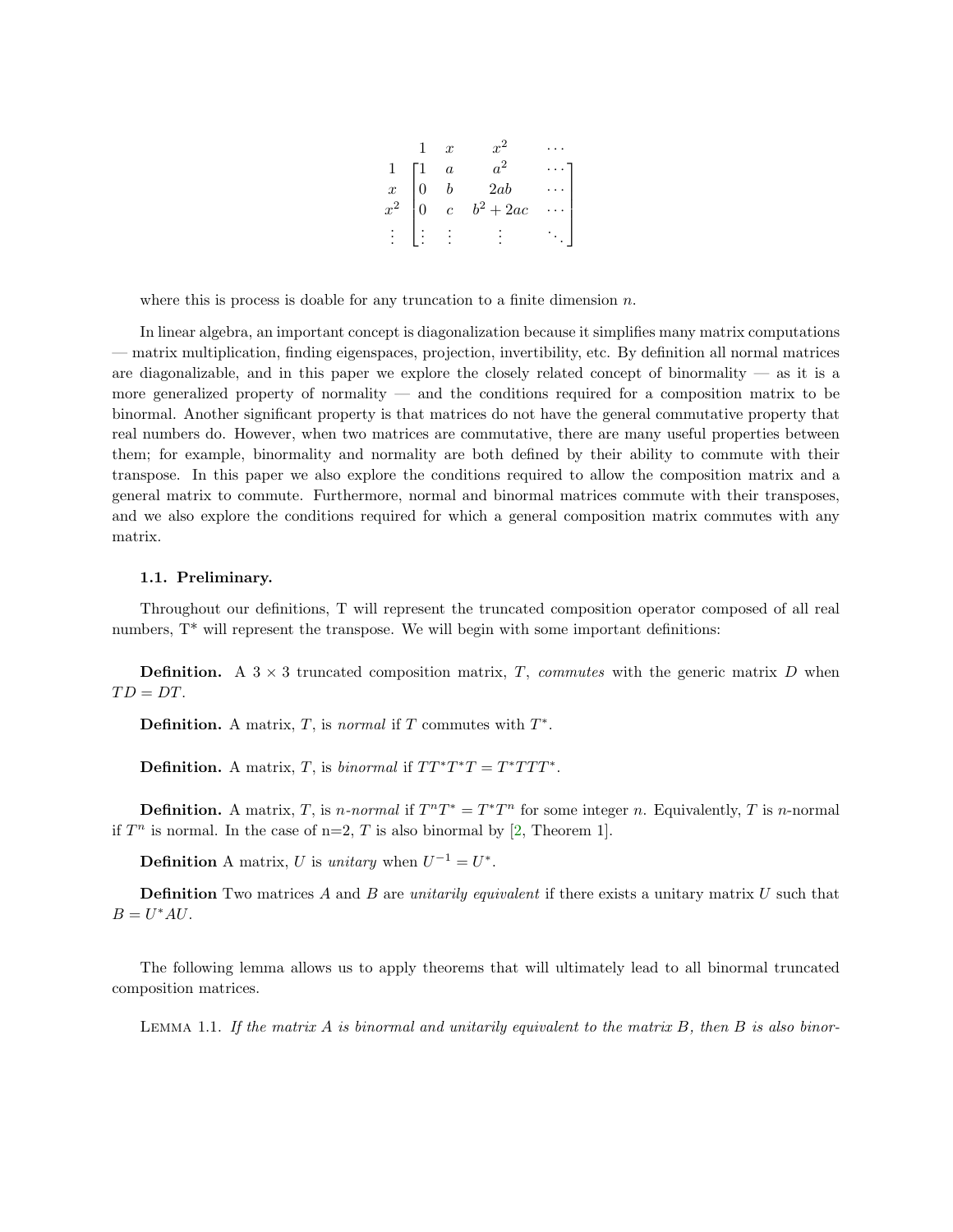$mal.$ 

*Proof.* Let A be a matrix that is unitarily equivalent to the matrix B. By definition,  $A = U^{-1}BU$ , where U is a unitary matrix such that  $U^{-1} = U^*$ , thus  $U^{(-1)^*} = U^{*(-1)}$ . Let A also be binormal. By definition,  $AA^*A^*A = A^*AAA^*$ . When we substitute  $A = U^{-1}BU$ , we obtain the following. Remember as we simplify that  $(U^{-1})^* = U$  because it is equivalent to  $(U^*)^*$ .

$$
U^{-1}BU(U^{-1}BU)^*(U^{-1}BU)^*U^{-1}BU = (U^{-1}BU)^*U^{-1}BUU^{-1}BU(U^{-1}BU)^*
$$
  

$$
U^*BUU^*B^*UU^*BU = U^*B^*UU^*BUU^*BUU^*B^*U
$$
  

$$
U^*BB^*B^*BU = U^*B^*BBB^*U.
$$

When we multiply both sides by  $U$  on the left and then  $U^*$  on the right,

$$
U(U^*BB^*B^*BU)U^* = U(U^*B^*BBB^*U)U^*
$$

$$
BB^*B^*B = B^*BBB^*.
$$

By definition, B is also binormal. This completes the proof.

Below is a theorem developed by Stephen Campbell who initiated studies on binormality in 1972. First, a quick definition: a weighted permutation matrix has exactly one non-zero entry in each row or column, and 0s elsewhere. If all the non-zero entries are 1s, then the matrix is simply a permutation matrix.

<span id="page-3-0"></span>THEOREM 1.2. [\[1\]](#page-25-2) If T is a  $3 \times 3$  binormal matrix, then the possible forms for which T is unitarily equivalent are:

1. 
$$
W = \begin{bmatrix} n & 0 & 0 \\ 0 & 1 & m \\ 0 & 0 & -1 \end{bmatrix}
$$
 where *n* is an arbitrary complex number and *m* > 0.  
\n2.  $P = a$  weighted permutation.  
\n3.  $V = \begin{bmatrix} 0 & g & -1 \\ 0 & 1 & g \\ 0 & 0 & 0 \end{bmatrix}$  where  $g > 0$ .  
\n4.  $X = \begin{bmatrix} 0 & 0 & C \\ u_{21} & u_{22} & 0 \\ u_{31} & u_{33} & 0 \end{bmatrix}$  where  $C > 0$  and  $\begin{bmatrix} u_{21} & u_{22} \\ u_{31} & u_{33} \end{bmatrix}$  is unitary.

It's worth noting that this theorem has not been extended to  $4 \times 4$  matrices and is only applicable to  $3 \times 3$ matrices.

<span id="page-3-1"></span>THEOREM 1.3. Specht's Theorem:  $\frac{1}{4}$  The 3 × 3 matrices A and B are unitarily equivalent if and only if the following trace conditions are met:

<span id="page-3-2"></span>
$$
Tr(A) = Tr(B)
$$

<span id="page-3-3"></span>
$$
Tr(A^2) = Tr(B^2)
$$

<span id="page-3-4"></span>
$$
Tr(A^3) = Tr(B^3)
$$

 $\Box$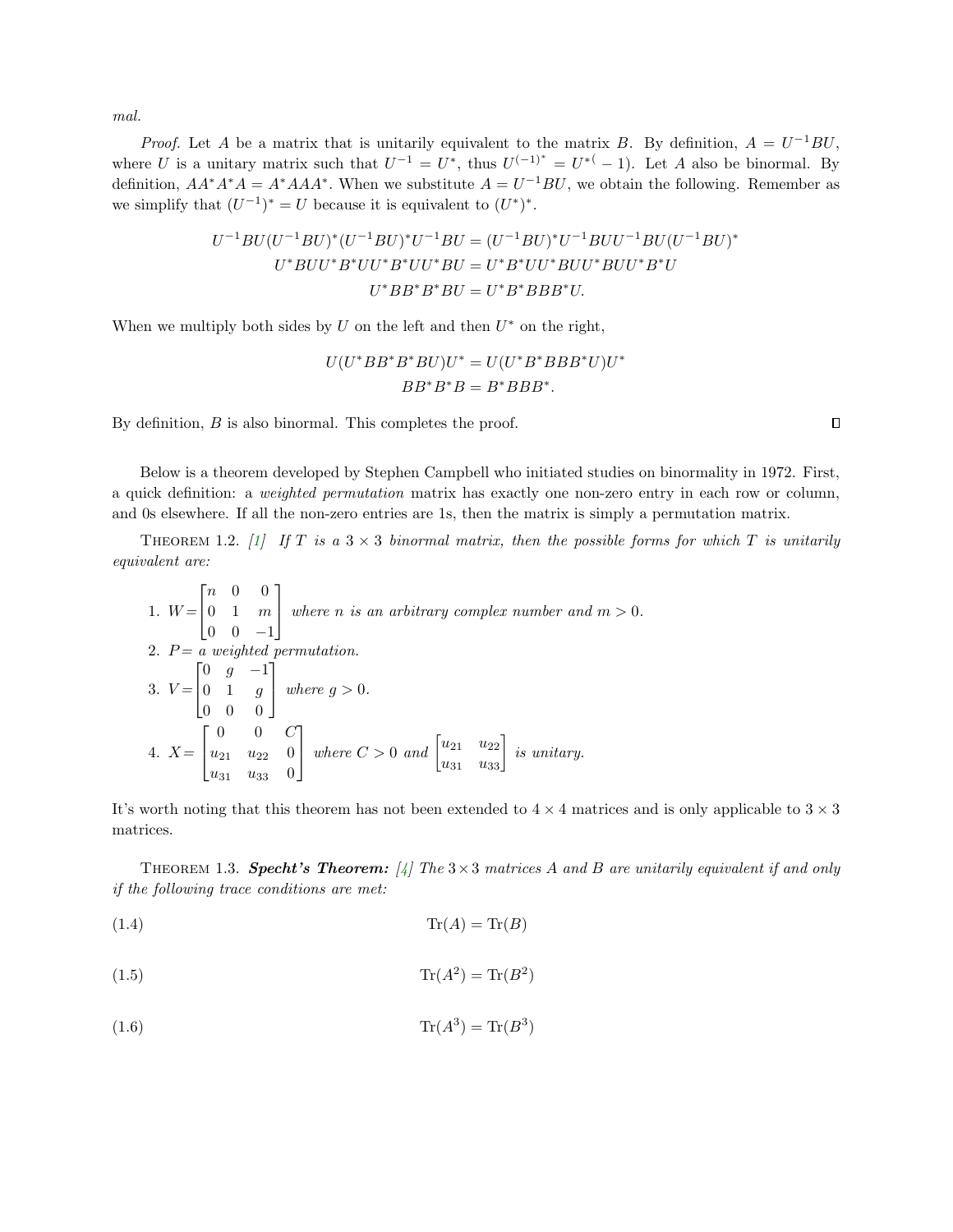<span id="page-4-1"></span>
$$
Tr(AA^*) = Tr(BB^*)
$$

$$
Tr(A^2A^*) = Tr(B^2B^*)
$$

(1.9) 
$$
\text{Tr}(A^2(A^*)^2) = \text{Tr}(B^2(B^*)^2)
$$

(1.10) 
$$
\text{Tr}(A^2(A^*)^2AA^*) = \text{Tr}(B^2(B^*)^2BB^*)
$$

We are able to set the equations from the above trace conditions equal, where  $B$  is one of the conditions from [1.2](#page-3-0) and A is our matrix T, in order to find conditions on the entries of T that result in T being binormal.

#### 2. Normal Composition Matrices.

Because binormality is a more generalized property of normality, any normal matrix is also binormal. Thus, we check for normal solutions. The following theorems identifies this solution for the  $3 \times 3$  and then the  $4\times 4.$ 

<span id="page-4-0"></span>THEOREM 2.1. A  $3 \times 3$  truncated composition matrix is normal if and only if  $a = 0$  and  $c = 0$ . *Proof.* Recall our  $3 \times 3$  truncated composition matrix:

|                  |                | $\boldsymbol{x}$ |                    |
|------------------|----------------|------------------|--------------------|
|                  | $\perp$        | $\overline{a}$   |                    |
| $\boldsymbol{x}$ | $\overline{0}$ | h                | $_{2ab}$           |
|                  |                | C                | $+ 2ac$<br>$\,b^2$ |

First, let our  $3 \times 3$  truncated composition matrix, T, be normal. By definition,  $TT^* - T^*T = 0$ . Below is the matrix,  $TT^* - T^*T = 0$ .

$$
\begin{array}{ccc}\n & & x & x^2 \\
1 & & a^2 + a^4 & -a + ab + 2a^3b & -a^2 + a^2(2ac + b^2) + ac \\
x & -a + ab + 2a^3b & -a^2 + 4a^2b^2 - c^2 & A \\
x^2 & -a^2 + a^2(2ac + b^2) + ac & B & -a^4 - 4a^2b^2 + c^2\n\end{array}
$$

where 
$$
A = -a^3 - 2ab^2 + 2ab(2ac+b^2) + bc - (2ac+b^2)c
$$
 and  $B = -a^3 - 2ab^2 + 2ab(2ac+b^2) + bc - (2ac+b^2)c$ .

Therefore, every entry in the matrix  $TT^* - T^*T$  must be equal to 0. When we calculate entry  $t_{11}$  of  $TT^* - T^*T$ , we observe that  $a^2 + a^4 = a^2(1 + a^2) = 0$  only when  $a = 0$ . We regard  $t_{33}$ ,  $a^4 - 4a^2b^2 + c^2$ , and plug in  $a = 0$ , which then simplifies the entry to  $c^2 = 0$ . Therefore,  $c = 0$  as well. From further calculations we know that this solution of  $(a = 0, c = 0)$  also works for all other entries of this matrix. Thus, this is the only solution when the matrix is normal.

Next, let  $a = 0$  and  $c = 0$ .

|                  |    | $\boldsymbol{x}$ | $x^2$           |
|------------------|----|------------------|-----------------|
|                  | Г1 | 0                | 0               |
| $\boldsymbol{x}$ | 0  | b                | $\overline{0}$  |
| $x^2$            | 0  | 0                | $\frac{1}{b^2}$ |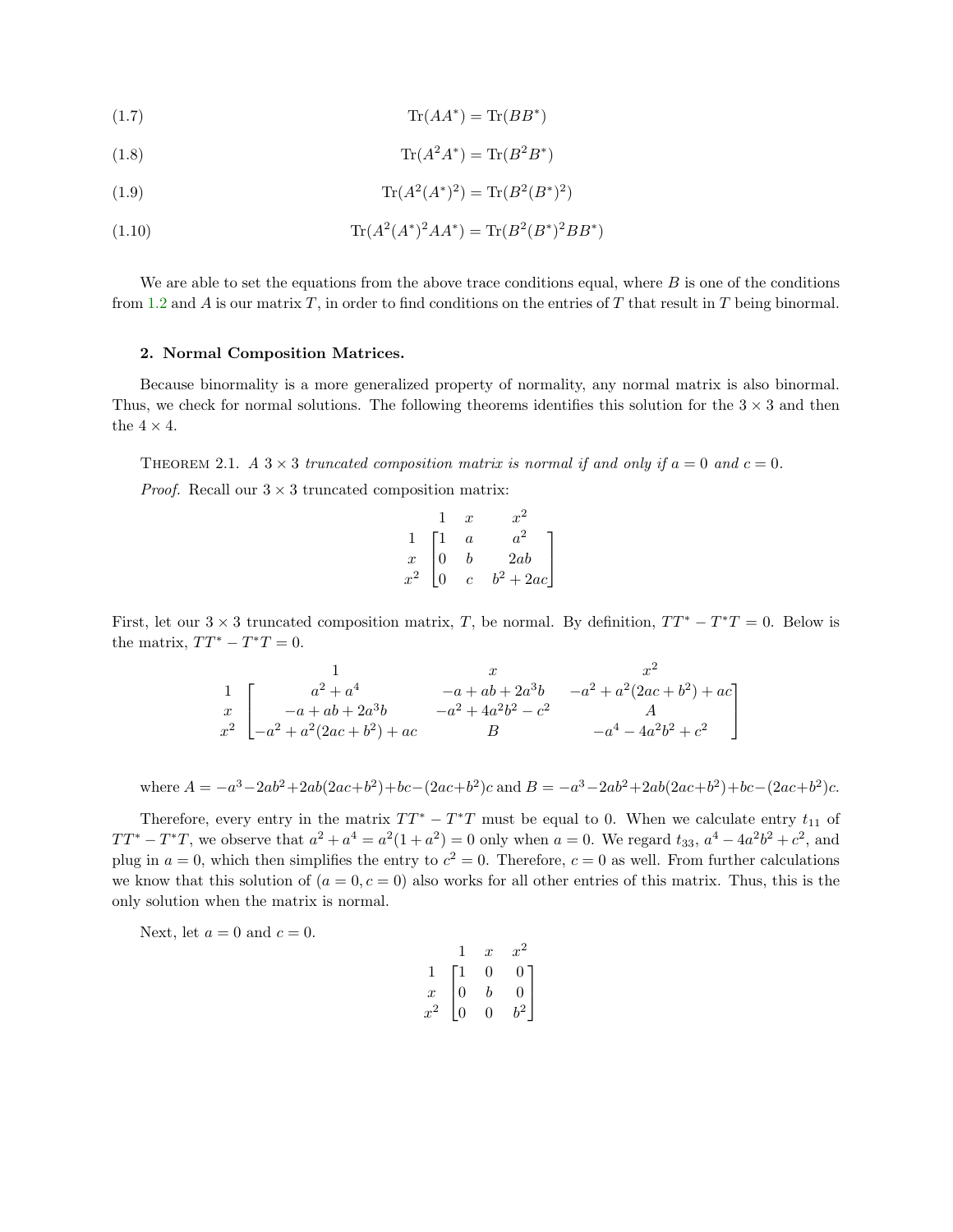Thus, T becomes a symmetric matrix. By definition of symmetric matrices, T commutes with  $T^*$ . Therefore,  $\Box$ T is normal and this completes the proof.

THEOREM 2.2. A  $4 \times 4$  truncated composition matrix is normal if and only if  $a = 0$ ,  $c = 0$ , and  $d = 0$ . *Proof.* Recall our  $4 \times 4$  truncated composition operator:

| $1 \quad x$ | $x^2$ |                                                                                                                                                                |  |
|-------------|-------|----------------------------------------------------------------------------------------------------------------------------------------------------------------|--|
|             |       |                                                                                                                                                                |  |
|             |       |                                                                                                                                                                |  |
|             |       |                                                                                                                                                                |  |
|             |       | $\begin{bmatrix} 1 & a & a^2 & a^3 \\ x & 0 & b & 2ab & 3a^2b \\ x^2 & 0 & c & 2ac+b^2 & 3a^2c+3ab^2 \\ x^3 & 0 & d & 2ad+2bc & 3a^2d+6abc+b^3 \end{bmatrix}.$ |  |

First, let our  $4 \times 4$  truncated composition matrix be normal. By definition,  $TT^* - T^*T = 0$ , Therefore, every entry in the matrix,  $TT^* - T^*T$  must be equal to zero. Entry  $t_{11}$  is  $a^2 + a^4 + a^6 = 0$  which means that a must equal zero. Setting  $a = 0$  and calculating the new matrix, reveals entry  $t_{22}$  as  $-c^2 - d^2 = 0$ . Because both terms are squared, the only way for this to equal zero is if both  $c$  and  $d$  equal zero. When we set  $a, c, d = 0$ , all entries are zero.

Next, let  $a = 0$ ,  $c = 0$ , and  $d = 0$ .

|                                                       |                                             | $\boldsymbol{x}$ | $x^2$          | $x^3$            |  |
|-------------------------------------------------------|---------------------------------------------|------------------|----------------|------------------|--|
|                                                       |                                             | 0                | Ω              | $0^-$            |  |
| $\begin{array}{c}\n1 \\ x \\ x^2 \\ x^3\n\end{array}$ | $\begin{bmatrix} 1 \\ 0 \\ 0 \end{bmatrix}$ | $\boldsymbol{b}$ | $\overline{0}$ | $\vert$          |  |
|                                                       |                                             | $\theta$         | $0 + b^2$      | $\vert$ 0        |  |
|                                                       | $\vert_0$                                   | $\overline{0}$   | $\Omega$       | $\overline{b^3}$ |  |

Thus, T becomes a symmetric matrix. By definition of symmetric matrices, T commutes with  $T^*$ . Therefore, T is normal and this completes the proof.  $\Box$ 

Based on the similarity of the two proofs above, we speculate that the pattern continues up to  $n \times n$ .

CONJECTURE 2.1. For any  $n \times n$  composition matrix, it is normal if b is a free variable and all other variables are zero.

When all variables are set to zero except for  $b$ , this creates a diagonal matrix. Thus, the matrix is also symmetric, which is by definition normal.

## 3. Binormal Composition Matrices.

In Section 3.1 we find  $3 \times 3$  truncated composition matrices that are binormal, and consider their relationship to the n-normal property. In Section 3.2, we will explore  $4 \times 4$  truncated composition matrices that are binormal and their relationship to the n-normal property. Finally, in section 3.3, we examine a  $n \times n$  truncated composition matrix which is binormal.

# 3.1.  $3 \times 3$  Matrix.

We know that there are more composition matrices that are binormal than the normal, because it is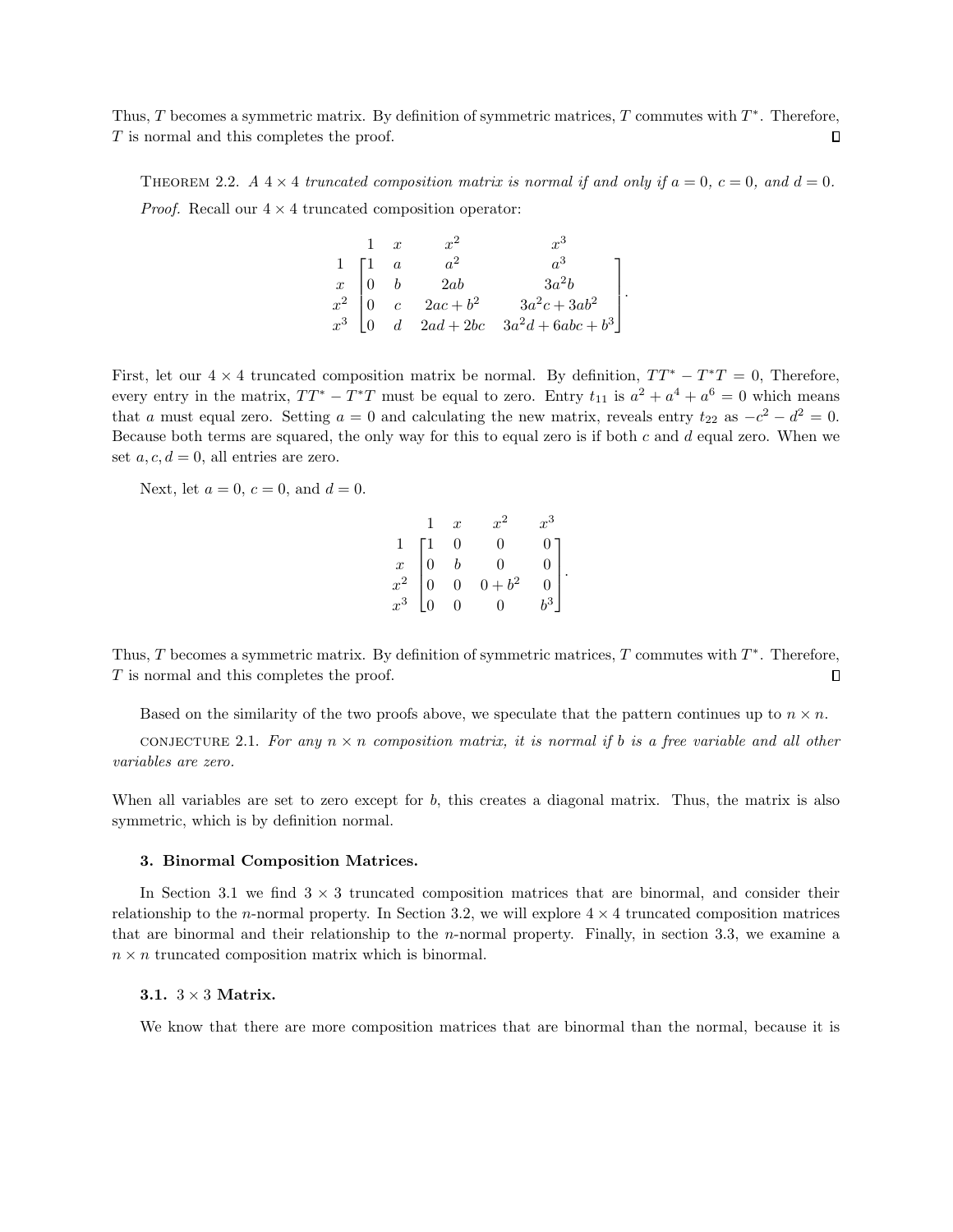more generalized. Thus, because of Lemma [1.1,](#page-2-0) we are able to use theorem [1.2](#page-3-0) and theorem [1.3](#page-3-1) to find those matrices. Below are four proofs that cover the four cases laid out by theorem [1.2.](#page-3-0)

## 3.1.1. Campbell's Theorem Case 1:.

<span id="page-6-0"></span>THEOREM 3.1. Suppose a  $3 \times 3$  truncated composition matrix, T, is unitarily equivalent to the matrix W (see Theorem [1.2\)](#page-3-0), given by

$$
\mathbf{W} = \begin{bmatrix} n & 0 & 0 \\ 0 & 1 & m \\ 0 & 0 & -1 \end{bmatrix}
$$

Figure 3.1. Matrix representation of W

where n is an arbitrary complex number and  $m > 0$ . Then, the only solutions that will produce a binormal matrix are  $(a = 0, b = -1)$  or  $(c = 0, b = -1)$ .

*Proof.* Let the truncated composition matrix,  $T$ , be unitarily equivalent to the matrix  $W$  (see figure [3.1](#page-6-0) above). Theorem [1.3](#page-3-1) (Specht's Theorem) states the seven trace conditions that must be met for two matrices to be unitarily equivalent. We will start with the [1.4:](#page-3-2)

$$
1 + b + b^2 + 2ac = n.
$$

Thus, from now on we will let  $n = 1 + b + b^2 + 2ac$ .

The next condition is [1.5:](#page-3-3)

$$
(3.1) \qquad 1+b^2+b^4+4abc+4ab^2c+4a^2c^2=3+2b+3b^2+2b^3+b^4+4ac+4abc+4ab^2c+4a^2c^2
$$

(3.2)  $1 + b^2 = 3 + 2b + 3b^2 + 2b^3 + 4ac$ 

$$
(3.3) \t\t 0 = 2 + 2b + 2b^2 + 2b^3 + 4ac
$$

<span id="page-6-1"></span>(3.4)  $2ac = -1 - b - b^2 - b^3$ .

The next condition is [1.6:](#page-3-4)

$$
1+b(b^2+2abc)+c(2ab^2+2ab(b^2+2ac))+2ab(bc+c(b^2+2ac))+(b^2+2ac)(2abc+(b^2+2ac)^2)=(1+b+b^2+2ac)^3.
$$

When we expand and simplify, we observe

$$
b^3 + 6ab^2c + 6ab^3c = 3b + 6b^2 + 7b^3 + 6b^4 + 3b^5 + 6ac + 12abc + 18ab^2c + 12ab^3c + 12a^2c^2
$$
  

$$
0 = b + 2b^2 + 2b^3 + 2b^4 + b^5 + 2ac + 4abc + 4ab^2c + 2ab^3c + 4a^2c^2.
$$

By rewriting our equation in standard quadratic form

$$
4a^2c^2 - c(2a + 4ab + 4ab^2 + 2ab^3) + b + 2b^2 + 2b^3 + 2b^4 + b^5 = 0
$$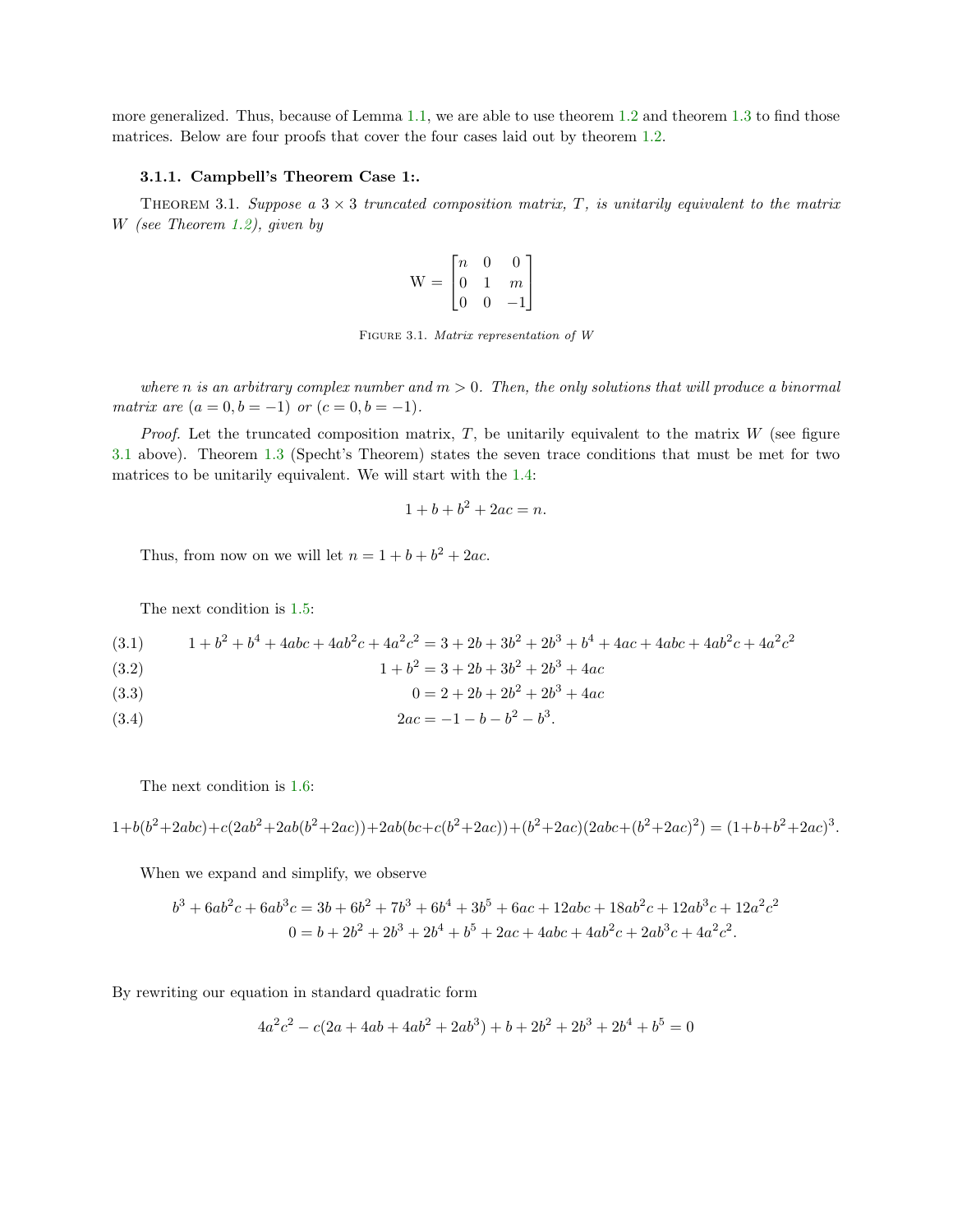and using the quadratic formula to solve:

which produces,

$$
b + b2 = -b - b2
$$
  
2(b+b<sup>2</sup>) = 0.

Thus,  $b = -1$  or  $b = 0$ .

Referring back to Equation [3.4](#page-6-1) and plug in  $b = -1$ :

$$
2ac = -1 - b - b^2 - b^3
$$
  

$$
2ac = 0.
$$

Therefore, either a or c must equal zero. These solutions, when checked, create a binormal matrix T. We know that these must be the only plausible solutions for the other four conditions as well.

Then, we plug in  $b = 0$ 

$$
2ac = -1 - b - b^{2} - b^{3}
$$

$$
2ac = -1
$$

$$
a = \frac{-1}{2c}.
$$

When the solution  $(a = \frac{-1}{2c}, b = 0)$  is checked, it is not binormal. Therefore, there must be at least one of the seven trace conditions that is not true and the matrices are not unitarily equivalent for  $(a = \frac{-1}{2c}, b = 0)$ .

Thus, the only answers that work for all three conditions here are when  $(a = 0, b = -1)$  or  $(c = 0, b = -1)$ . This completes the proof.  $\Box$ 

### 3.1.2. Campbell's Theorem Case 2:.

<span id="page-7-0"></span>THEOREM 3.2. If a  $3 \times 3$  truncated composition matrix, T, is unitarily equivalent to the matrix V (see Theorem [1.2\)](#page-3-0), given by,

$$
V = \begin{bmatrix} 0 & g & -1 \\ 0 & 1 & g \\ 0 & 0 & 0 \end{bmatrix}
$$

FIGURE 3.2. Matrix representation of V

where  $g > 0$ . Then, the only binormal solution is  $(a = 0, b = 0)$ .

*Proof.* Let the truncated composition matrix, T, be unitarily equivalent to the matrix  $V$  (see figure [3.2](#page-7-0)) above). We again use Theorem [1.3](#page-3-1) (Specht's Theorem) to solve for the variables of T.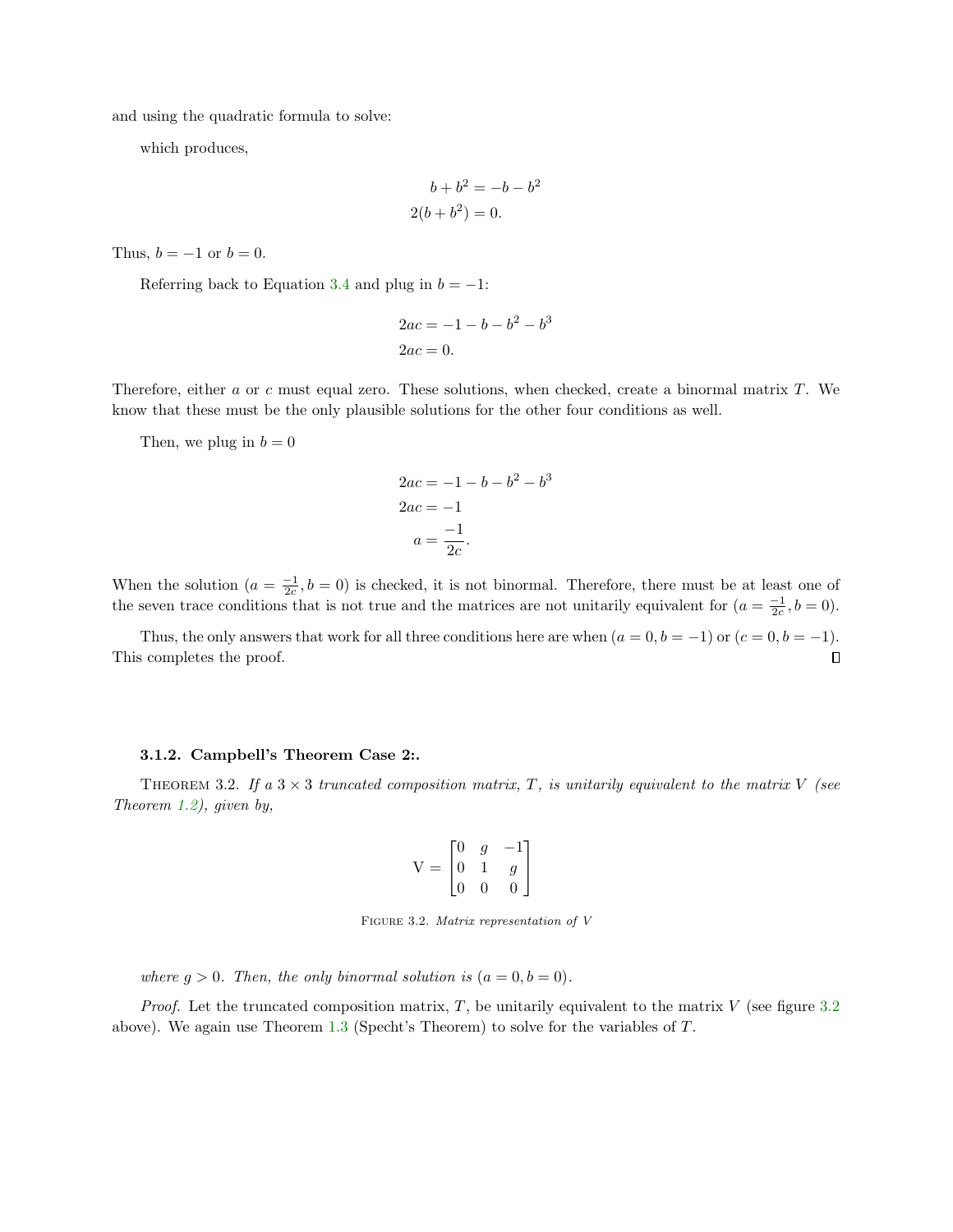The first condition is [1.4:](#page-3-2)

$$
(3.5) \t\t\t 1 + b + b2 + 2ac = 1
$$

$$
(3.6) \t\t b + b^2 + 2ac = 0
$$

<span id="page-8-0"></span>(3.7)  $b + b^2 = -2ac$ .

The next condition is [1.5:](#page-3-3)

$$
1 + b2 + 4abc + (b2 + 2ac)2 = 1
$$
  

$$
b2 + b4 + 4abc + 4ab2c + 4a2c2 = 0
$$

By rewriting our equation in the standard quadratic form:

$$
4a^2c^2 + c(4ab + 4ab^2) + b^2 + b^4 = 0,
$$

We use the quadratic formula which reduces down to,

$$
\sqrt{2}b^{\frac{3}{2}} - b - b^2 = -\sqrt{2}b^{\frac{3}{2}} - b - b^2
$$

$$
\sqrt{2}b^{\frac{3}{2}} = -\sqrt{2}b^{\frac{3}{2}}
$$

$$
-2(\sqrt{2}b^{\frac{3}{2}}) = 0.
$$

Thus,  $b = 0$ . When we go back to Equation [3.7](#page-8-0) and plug in  $b = 0$ ,

$$
-b - b^2 = 2ac
$$

$$
0 = 2ac.
$$

Either a or c must be zero. Thus, the only answers that allow for both statements to be true are when  $(a = 0, b = 0)$  or  $(c = 0, b = 0)$ . When we check the solution,  $(c = 0, b = 0)$ , it is not binormal; there must be at least one of the seven trace conditions that is not true and the matrices are not unitarily equivalent, when  $(b = 0, c = 0)$ . However, when we check  $(a = 0, b = 0)$ , T is binormal. Thus, we know that this must be the only plausible solution for the other five conditions as well and the matrices are unitarily equivalent when  $(a = 0, b = 0)$ . This completes the proof. О

#### 3.1.3. Campbell's Theorem Case 3.

THEOREM 3.3. Suppose a  $3\times 3$  composition matrix is unitarily equivalent to a weighted permutation, P. Then the solutions are  $(a = 0, c = 0), (a = 0, b = -1),$  and  $(a = \frac{-3}{2c}, b = 1,$ 

$$
c = \frac{1}{\sqrt{2}}\sqrt{-2 + \left(\frac{(175 + 3\sqrt{3891})}{4}\right)^{\frac{1}{3}} - \frac{13}{\left(2(175 + 3\sqrt{3891})\right)^{\frac{1}{3}}}}
$$

*Proof.* If P is a weighted permutation in  $M_3$ , then either P,  $P^2$ , or  $P^3$  is diagonal. A matrix is unitarily equivalent to a diagonal matrix if and only if the matrix is normal, so if  $T = C_{\varphi}$  is unitarily equivalent to P, then either  $T, T^2$ , or  $T^3$  is normal.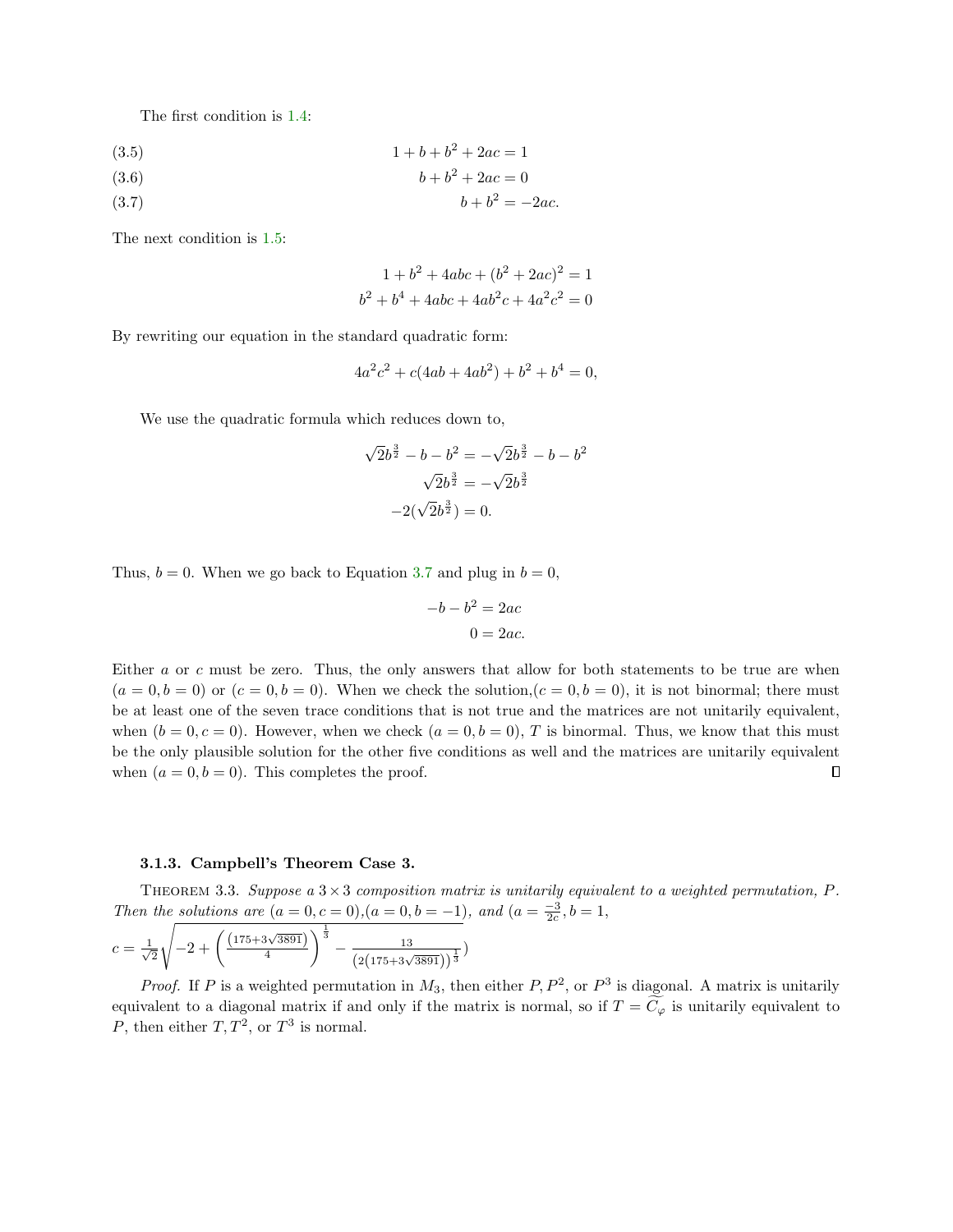P is diagonal. Here T is normal. T is only normal when  $a = c = 0$ . (We proved this above in theorem [2.1\)](#page-4-0)

 $P<sup>2</sup>$  is diagonal. Here P is of the form

$$
\begin{bmatrix} 0 & 0 & p \\ 0 & q & 0 \\ r & 0 & 0 \end{bmatrix}
$$

where p,  $q, r \in \mathbb{C}$  (p or r could be on the diagonal instead, but we will use q without loss of generality). Here P has only one element on the diagonal. By Specht's Theorem,  $q = 1 + b + b^2 + 2ac$ . However, q is also an eigenvalue of P, with the other two eigenvalues being  $\pm \sqrt{pr}$ . Note that 1 is an eigenvalue for T. Suppose momentarily that either  $\sqrt{pr}$  or  $-\sqrt{pr}$  is 1, so that  $pr = 1$ . Then Tr  $P^2 = q^2 + 2pr =$  $(1 + b + b^2 + 2ac)^2 + 2$ ,  $Tr(T^2) = 1 + b^2 + 4abc + (b^2 + 2ac)^2$ , and by Specht's Theorem,

(3.8) 
$$
\frac{1}{2}(\text{Tr}(P^2) - \text{Tr}(M^2)) = 1 + b + b^2 + b^3 + 2ac = 0.
$$

From there, we can set  $a = -\frac{1+b+b^2+b^3}{2c}$ . Since T is assumed to be unitarily equivalent to P,  $T^2$  is unitarily equivalent to  $P^2$ , which is diagonal, so  $T^2$  is normal. Therefore  $(a_{jk}) = TTT^*T^* - T^*T^*TT = 0$ . After substituting for a, then we have  $(a_{11}) = \frac{(b-1)^2(b+1)^6(b^2+1)^2(b^2+2b^4+b^6+c^2)}{16c^4}$  $\frac{(b^2+2b^4+b^6+c^2)}{16c^4}$ . Since  $b, c \in \mathbb{R}, b^2+1 \neq 0$ and  $b^2 + 2b^4 + b^6 + c^2 = 0$  unless  $b = c = 0$ , which we proved. Otherwise, the only solution is that  $b = \pm 1$ . If  $b = -1$ , then  $a = 0$ , which we have covered. If  $b = 1$ , then  $(a_2 2) = \frac{64-4c^4}{c^2}$  $\frac{-4c^2}{c^2} = 0$ , so  $c = \pm 2$ . If  $c = \pm 2$ , then  $(a_32) = \pm 64 \neq 0$ , so this is impossible. Therefore, no 3 × 3 composition matrix is unitarily equivalent to a permutation of order two.

 $P<sup>3</sup>$  is diagonal. Here, P takes the form

| $\lceil 0$                                               | 0 |                                             |
|----------------------------------------------------------|---|---------------------------------------------|
| $\left[\begin{smallmatrix} q\0 \end{smallmatrix}\right]$ | 0 | $\begin{bmatrix} p \\ 0 \\ 0 \end{bmatrix}$ |
|                                                          | r |                                             |

for some  $p, q, r \in \mathbb{C}$ . In this case, P has 0 elements on the diagonal. By condition [1.4](#page-3-2) of Specht's Theorem:  $1 + b + b^2 + 2ac = 0$ , so  $a = \frac{-1 - b - b^2}{2c}$  $\frac{-b-b^2}{2c}$ . Continuing with Specht's Theorem,  $P^2$  also has 0 elements on the diagonal, and now after substituting for a,  $\text{Tr}(T^2) = 2 - 2b^3 = 0$ , so  $b = 1$ , and  $a = -\frac{3}{2c}$ .

Continuing with Specht's Theorem, we have  $\text{Tr}(P^2P^*)=0$ , while after substitution for a and b, we have  $\text{Tr}(M^2M^*) = -3 + \frac{81}{16c^4} - \frac{63}{8c^2} - c^2 = 0$ . Simplifying this equation yields  $16c^6 + 48c^4 + 126c^2 - 81 = 0$ , which is a cubic in  $c^2$ . The cubic has only real solution, resulting in

.

$$
c = \frac{1}{\sqrt{2}} \sqrt{-2 + \left(\frac{(175 + 3\sqrt{3891})}{4}\right)^{\frac{1}{3}} - \frac{13}{(2(175 + 3\sqrt{3891}))^{\frac{1}{3}}}}
$$
  
Thus, *T* is binormal. This completes the proof.

 $\Box$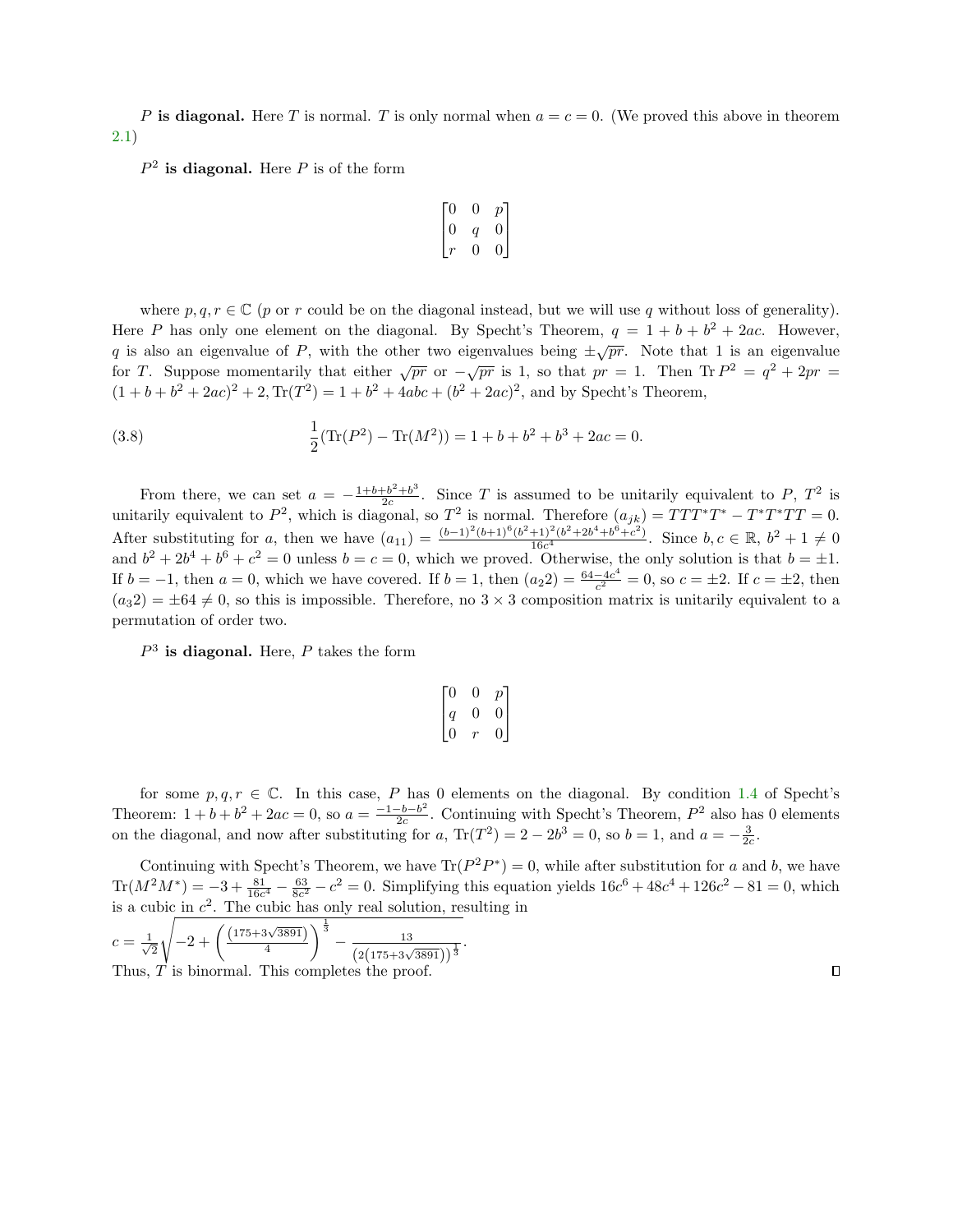## 3.1.4. Campbell's Theorem Case 4.

In the last case, we have only a partial result.

Here we suppose  $X$  is of the form

$$
\mathbf{X}\mathbf{=}\begin{bmatrix} \mathbf{0} & \mathbf{0} & C \\ A & B & \mathbf{0} \\ -e^{i\theta} \overline{B} & e^{i\theta} \overline{A} & \mathbf{0} \end{bmatrix}
$$

where  $C > 0$  and the bottom-left  $2 \times 2$  block is the general form of a  $2 \times 2$  unitary matrix over C, with  $|A|^2 + |B|^2 = 1$ . We are able to narrow down the form of P, but not identify which composition matrices may be unitarily equivalent to such P.

By Specht's Theorem,  $B = 1 + b + b^2 + 2ac$ , so we know B is real.

Then  $\text{Tr}(P^3) = B^3 + 3e^{i\theta}C|A|^2$ , and  $\text{Tr}(T^3)$  is real. Since  $B^3, C$ , and  $|A|^2$  are real, this means that  $e^{i\theta}$ is real and equal to  $\pm 1$ . Continuing with condition [1.7](#page-4-1) of Specht's Theorem, we have  $\text{Tr}(PP^*) = C^2 + 2 =$  $\text{Tr}(TT^*) = 1 + a^2 + a^4 + b^2 + 4a^2b^2 + b^4 + 4ab^2c + c^2 + 4a^2c^2$ , and since  $C > 0$ , we have  $C =$  $^{\perp}$  $a^2 + a^4 + b^2 + 4a^2b^2 + b^4 + 4ab^2c + c^2 + 4a^2c^2 - 1.$ 

### 3.1.5. N-Normality.

After we had found  $3 \times 3$  truncated composition matrices that were binormal, we attempted to find the  $4 \times 4$  truncated composition matrices that were binormal, but found that the methods we had been using were not applicable. Thus, we considered the relationship between binormal and  $n$ -normal. We started by looking at the  $3 \times 3$  matrix's relationship in order to see if it could apply to the  $4 \times 4$  as well. Because our last case above was only a partial result, we are unable to be sure that we have every matrix and cannot be sure that every binormal will also be *n*-normal. Below is our conjecture based on the relationship we found.

<span id="page-10-0"></span>CONJECTURE 3.1. If a  $3 \times 3$  truncated composition matrix, T, is binormal, then T is also n-normal for some integer n.

Let our  $3 \times 3$  truncated composition matrix, T, be binormal. We have proved above that the only binormal solutions to T are  $(a = 0, b = 0), (a = 0, b = -1), (c = 0, b = -1),$  and  $(a = -\frac{3}{2c}, b = 1, c =$ 

 $\frac{1}{\sqrt{2}}$ 2  $\sqrt{-2 + \left(\frac{(175 + 3\sqrt{3891})}{4}\right)}$ 4  $\int_{0}^{\frac{1}{3}} - \frac{13}{(2(175+3\sqrt{3891}))^{\frac{1}{3}}})$ . When we enter our binormal solutions into the *n*-normal equation:  $a = 0, b = 0$ 

$$
\begin{bmatrix} 1 & 0 & 0 \ 0 & 0 & 0 \ 0 & 0 & 0 \end{bmatrix} = \begin{bmatrix} 1 & 0 & 0 \ 0 & 0 & 0 \ 0 & 0 & 0 \end{bmatrix}
$$

$$
a = 0, b = -1
$$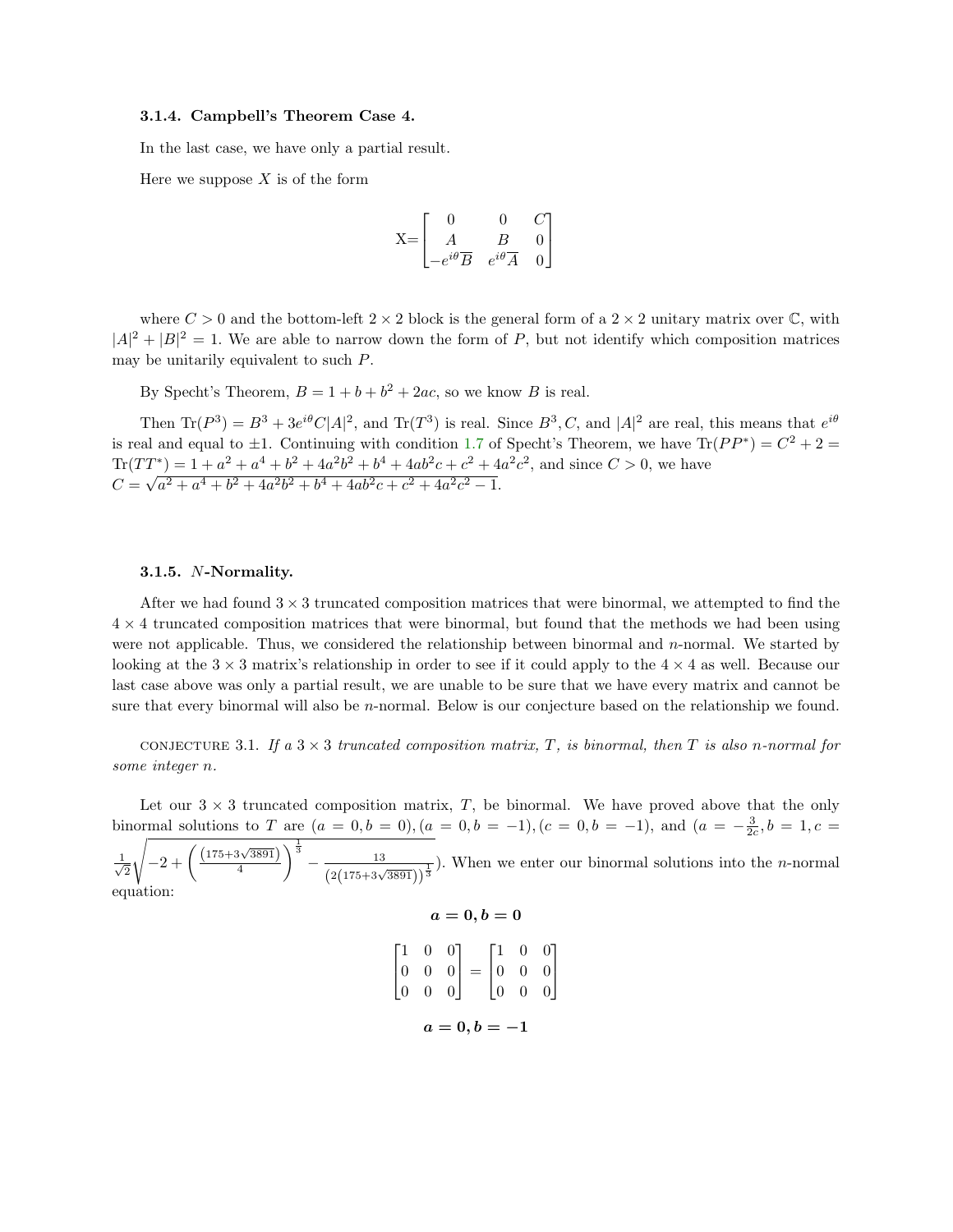$$
\begin{bmatrix} 1 & 0 & 0 \ 0 & -1 & c \ 0 & 0 & 1 \end{bmatrix} = \begin{bmatrix} 1 & 0 & 0 \ 0 & -1 & c \ 0 & 0 & 1 \end{bmatrix}
$$

$$
\boldsymbol{b} = -1, \boldsymbol{c} = \mathbf{0}
$$

$$
\begin{bmatrix} 1 & 0 & 0 \ a & -1 & 0 \ a^2 & -2a & 1 \end{bmatrix} = \begin{bmatrix} 1 & 0 & 0 \ a & -1 & 0 \ a^2 & -2a & 1 \end{bmatrix}
$$

$$
\boldsymbol{a} = -\frac{\mathbf{3}}{2c}, \boldsymbol{b} = \mathbf{1}
$$

$$
-3/2c \quad 1 \quad c \ -3/c \quad -2/c \quad -2/c \quad 2/c \quad -3/c \quad -2
$$

All solutions are for  $n = 2$ , except the solution  $(a = \frac{-3}{2c}, b = 1)$  will create an *n*-normal for  $n = 3$  with any value for c. Thus, our binormal solution ( $a = -\frac{3}{2c}$ ,  $b = 1$ ,

1  $|\cdot$ 

.

$$
c = \frac{1}{\sqrt{2}}\sqrt{-2 + \left(\frac{(175 + 3\sqrt{3891})}{4}\right)^{\frac{1}{3}} - \frac{13}{(2(175 + 3\sqrt{3891}))^{\frac{1}{3}}}}
$$
 will be *n*-normal.

 $\lceil$  $\overline{1}$ 

Because for each binormal solution, the statement  $T^{n}T^{*} = T^{*}T^{n}$  is true, we have proven that each binormal solution is also n-normal.

It is worth noting that this relationship is not biconditional. For example, the final solution in Theorem [3.1](#page-10-0) needs c to be a specific value in order to be binormal but not to be n-normal.

#### 3.2.  $4 \times 4$  Matrix.

The following is the  $4 \times 4$  truncated composition matrix:

$$
\left.\begin{array}{cccc} 1 & x & x^2 & x^3\\ 1 & a & a^2 & a^3\\ x & 0 & b & 2ab & 3a^2b\\ x^2 & 0 & c & 2ac+b^2 & 3a^2c+3ab^2\\ x^3 & 0 & d & 2ad+2bc & 3a^2d+6abc+b^3 \end{array}\right]
$$

Because the  $4 \times 4$  binormal matrices generates much more complicated entries and Theorem [1.2](#page-3-0) only applies to  $3 \times 3$  matrices, we were not able to confirm that we found all possible matrices. We found that setting either  $a, b, c,$  or  $d$  to zero and using the *n*-normal matrix simplified the entries enough for us to solve for the variables. The theorem below proves only the matrices that we were able to find.

THEOREM 3.4. A  $4 \times 4$  truncated composition matrix, T, is binormal when  $(a = 0, b = 0)$ ,  $(a = 0, c = 0)$  $(0, d = 0), (a = 0, b = -1, d = -c^2), or (b = -1, c = 0, d = 0).$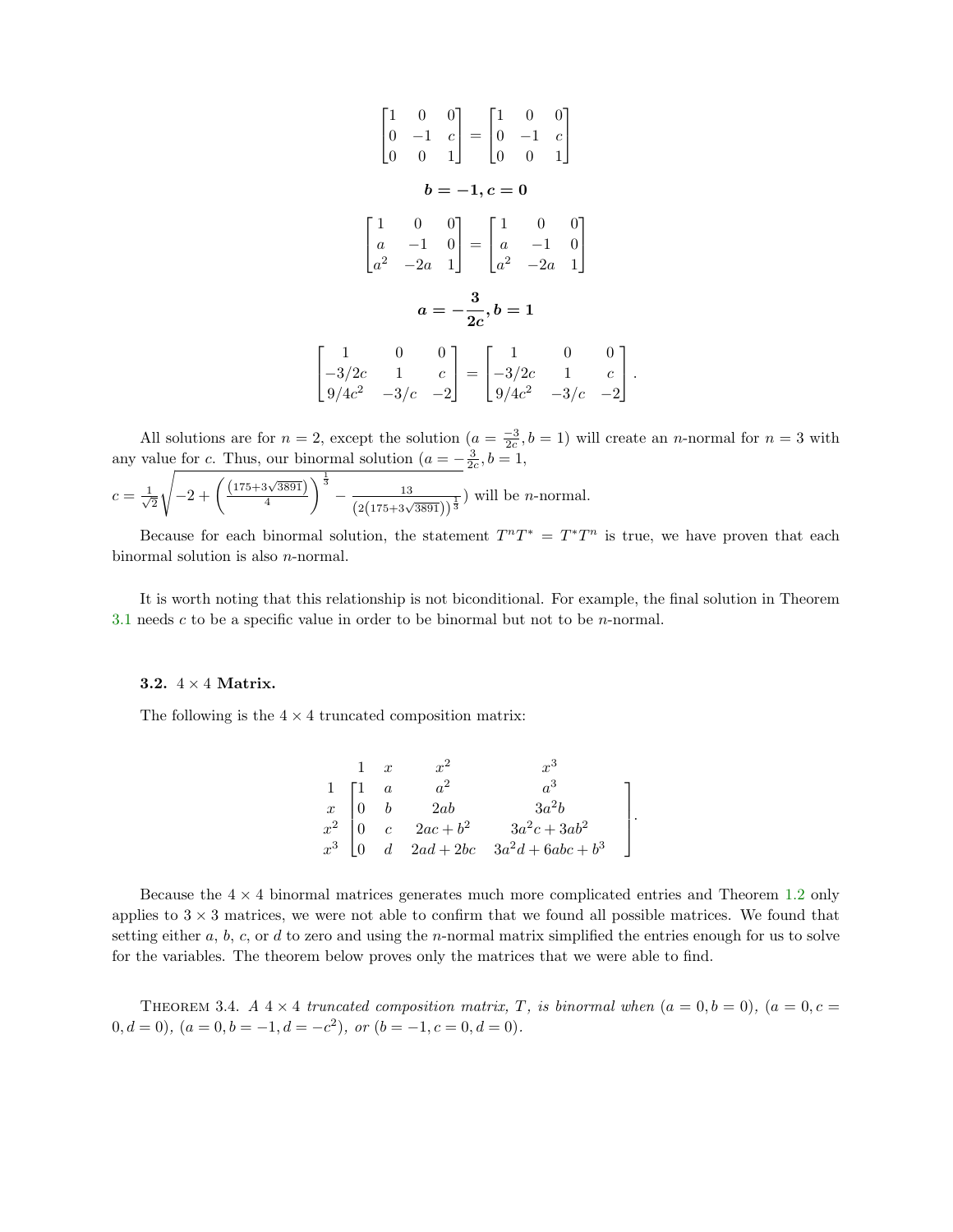*Proof.* Let T represent a  $4 \times 4$  truncated composition matrix. It has been proven [\[5\]](#page-25-4) that if  $T^2$  is normal, then T is binormal. Thus, let T be n-normal for  $n = 2$ , and therefore T is binormal. In order for an matrix to be *n*-normal, it must be true that  $T^{n}T^{*} - T^{*}T^{n} = 0$ . We will have four cases,  $a = 0, b = 0, c = 0$ , and  $d = 0$ . We will plug each of the four cases into the *n*-normal matrix,  $T^2T^* - T^*T^2$ , to solve for the binormal solutions.

First, let  $a = 0$ , which reduces  $t_{23}$  and  $t_{24}$  down to,

$$
-b2(1+b)c(-1+b+2bd) = 0
$$
  

$$
-b2(-1+b4)d = 0.
$$

Between these two entries, the common solutions are  $(a = 0, b = 0)$ ,  $(a = 0, c = 0, d = 0)$ , and  $(a = 0, b = -1)$ . By direct calculation we can confirm that the solutions,  $(a = 0, b = 0)$  and  $(a = 0, c = 0, d = 0)$ , is true for every other entry in the matrix. However, when we plug in  $(a = 0, b = -1)$ , the matrix reduces down to these four entries,

$$
2d(c2 + d) = 0
$$

$$
-4c(c2 + d) = 0
$$

$$
-2c(c2 + d) = 0
$$

$$
-2d(c2 + d) = 0.
$$

From here we can see the solution of  $d = -c^2$  works for all of the above entries. Thus, a final solution is  $(a = 0, b = -1, d = -c^2)$ . We can also see the solution of  $(a = 0, c = 0, d = 0)$  which we have already prove above.

Next, let  $b = 0$ , which reduces  $t_{21}$ ,

$$
-a=0.
$$

Thus, the only solution is  $(a = 0, b = 0)$ , which is proved above. Therefore, setting  $b = 0$  does not give any new solutions.

Next, we will look at the  $c = 0$  case, which reduces  $t_{14}$  and  $t_{22}$ 

$$
a(a^2(-1+b)(1+b)^3(1+b+b^2)+d(1+2a^2+b+4a^2b+9a^4b+2a^2b^2+9a^4b^2+6a^4b^3+a^2d+4a^4d+9a^6d)) = 0
$$
  

$$
a^2(1+b)(-1+4b^3+9a^2b^3+9a^2b^4)+d(-a^4+12a^4b^2+27a^6b^2-bd-b^3d-3a^2d^2) = 0.
$$

There are only two common solutions between these two terms. From here we can see the solution of  $(a = 0, c = 0, d = 0)$ , which has already been proven above. We can also see the new solution of  $(b = -1, c = 0, d = 0)$ . Through direct calculation, we know that this is a real solution for the whole matrix.

Finally, we will look at the  $d = 0$  case, which reduces the entries  $t_{13}$  and  $t_{23}$ ,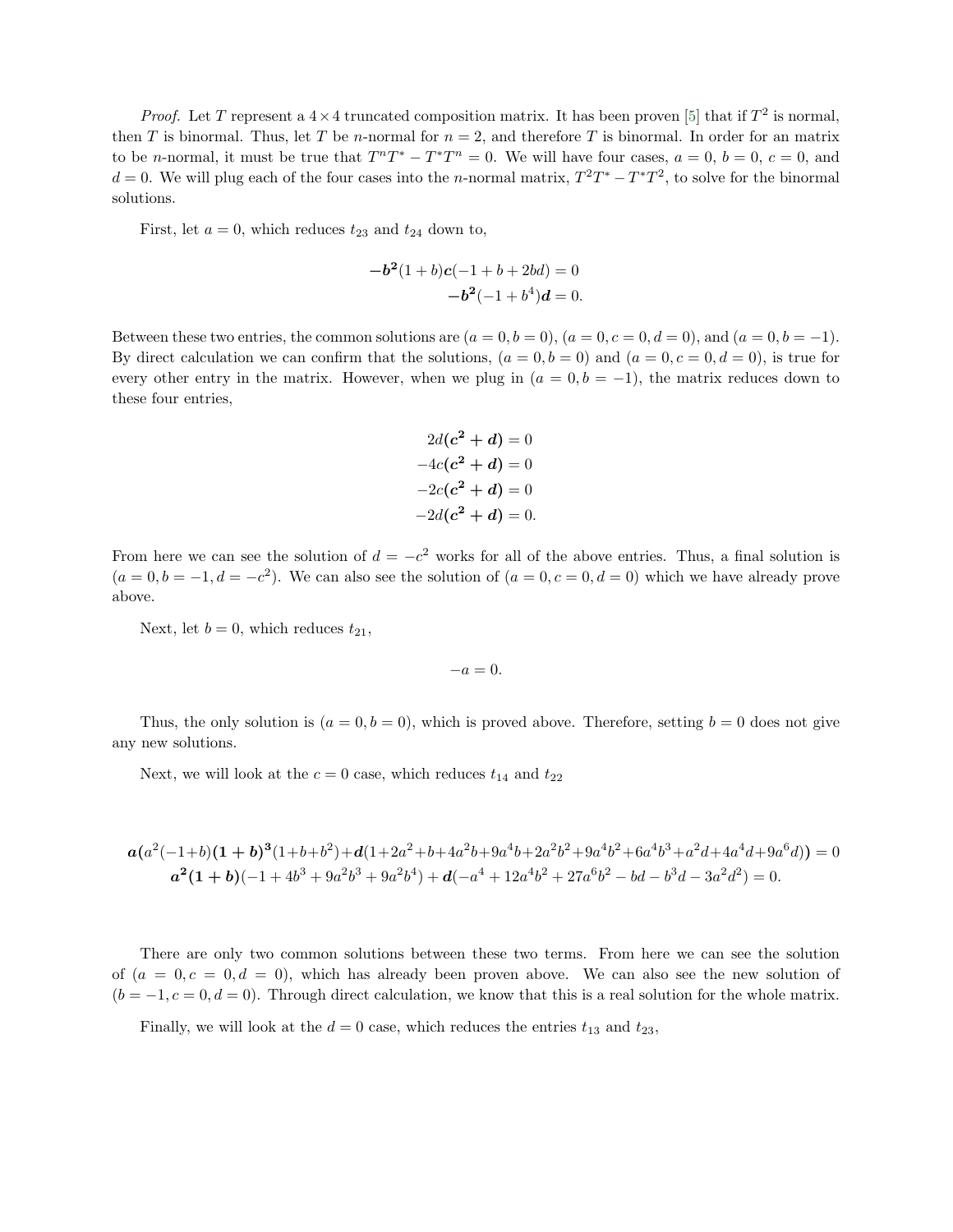$$
a(1+b)^3(-1+b+3a^2b^2)+c(1+3a^4+b+2a^2b+9a^4b+4a^2b^2+18a^4b^2+2a^2b^3+21a^4b^3+ac+4a^3c+9a^5c+4a^3bc+18a^5bc)=0
$$
  

$$
a(1+b)(-a^2-a^2b-2b^3+2b^4+9a^2b^4+9a^2b^5)+c(-2a^4-2a^4b+b^2+9a^4b^2+2a^2b^3+36a^4b^3- b^4+6a^2b^4+63a^4b^4+8a^3bc+18a^5bc-4ab^2c+12a^3b^2c+54a^5b^2c-6ab^3c-4a^2c^2-6a^2bc^2)=0.
$$

From here, we can see the solutions of  $(a = 0, c = 0, d = 0)$  and  $(b = -1, c = 0, d = 0)$ , both of which have been proven above. There are no other common solutions between these two terms. Thus, we can conclude that there are no new solutions when  $d = 0$ . Therefore, a  $4 \times 4$  composition matrix, T is n-normal (for  $n = 2$ ) and therefore binormal when  $(a = 0, b = 0)$ ,  $(a = 0, c = 0, d = 0)$ ,  $(a = 0, b = -1, d = -c^2)$ , or  $(b = -1, c = 0, d = 0)$ . This completes the proof.  $\Box$ 

We are unable to conclude that all  $4 \times 4$  binormal matrices will be *n*-normal because we cannot be certain that we have every binormal matrix. However, since every  $3 \times 3$  and every  $4 \times 4$  binormal matrix we found is n-normal, we can speculate that all known and unknown  $4 \times 4$  binormal matrices will be n-normal. Below is our evidence for this conjecture.

CONJECTURE 3.2. If a  $4 \times 4$  truncated composition matrix, T, is binormal, then T is also n-normal.

Let T represent a binormal  $4 \times 4$  truncated composition matrix. The binormal solutions for a  $4 \times 4$ truncated composition matrix that we know are  $(a = 0, b = 0), (a = 0, c = 0, d = 0), (a = 0, b = -1, d = -c^2)$ , and  $(b = -1, c = 0, d = 0)$ . When we plug our binormal solutions into the *n*-normal equation for  $n = 2$ :

$$
\begin{bmatrix}\n1 & 0 & 0 & 0 \\
0 & 0 & 0 & 0 \\
0 & 0 & 0 & 0 \\
0 & 0 & 0 & 0\n\end{bmatrix} = \begin{bmatrix}\n1 & 0 & 0 & 0 \\
0 & 0 & 0 & 0 \\
0 & 0 & 0 & 0 \\
0 & 0 & 0 & 0\n\end{bmatrix}
$$
\n
$$
\mathbf{a} = \mathbf{0}, \mathbf{c} = \mathbf{0}, \mathbf{d} = \mathbf{0}
$$
\n
$$
\begin{bmatrix}\n1 & 0 & 0 & 0 \\
0 & b^3 & 0 & 0 \\
0 & 0 & b^6 & 0 \\
0 & 0 & 0 & b^9\n\end{bmatrix} = \begin{bmatrix}\n1 & 0 & 0 & 0 \\
0 & b^3 & 0 & 0 \\
0 & 0 & b^6 & 0 \\
0 & 0 & 0 & b^9\n\end{bmatrix}
$$
\n
$$
\mathbf{a} = \mathbf{0}, \mathbf{b} = -\mathbf{1}, \mathbf{d} = -c^2
$$
\n
$$
\begin{bmatrix}\n1 & 0 & 0 & 0 \\
0 & -1 & c & -c^2 \\
0 & 0 & 1 & -2c \\
0 & 0 & 0 & -1\n\end{bmatrix} = \begin{bmatrix}\n1 & 0 & 0 & 0 \\
0 & -1 & c & -c^2 \\
0 & 0 & 1 & -2c \\
0 & 0 & 0 & -1\n\end{bmatrix}
$$
\n
$$
\mathbf{b} = -\mathbf{1}, \mathbf{c} = \mathbf{0}, \mathbf{d} = \mathbf{0}
$$

1  $\overline{1}$  $\perp$  $\mathbb{L}$ 

# $a = 0, b = 0$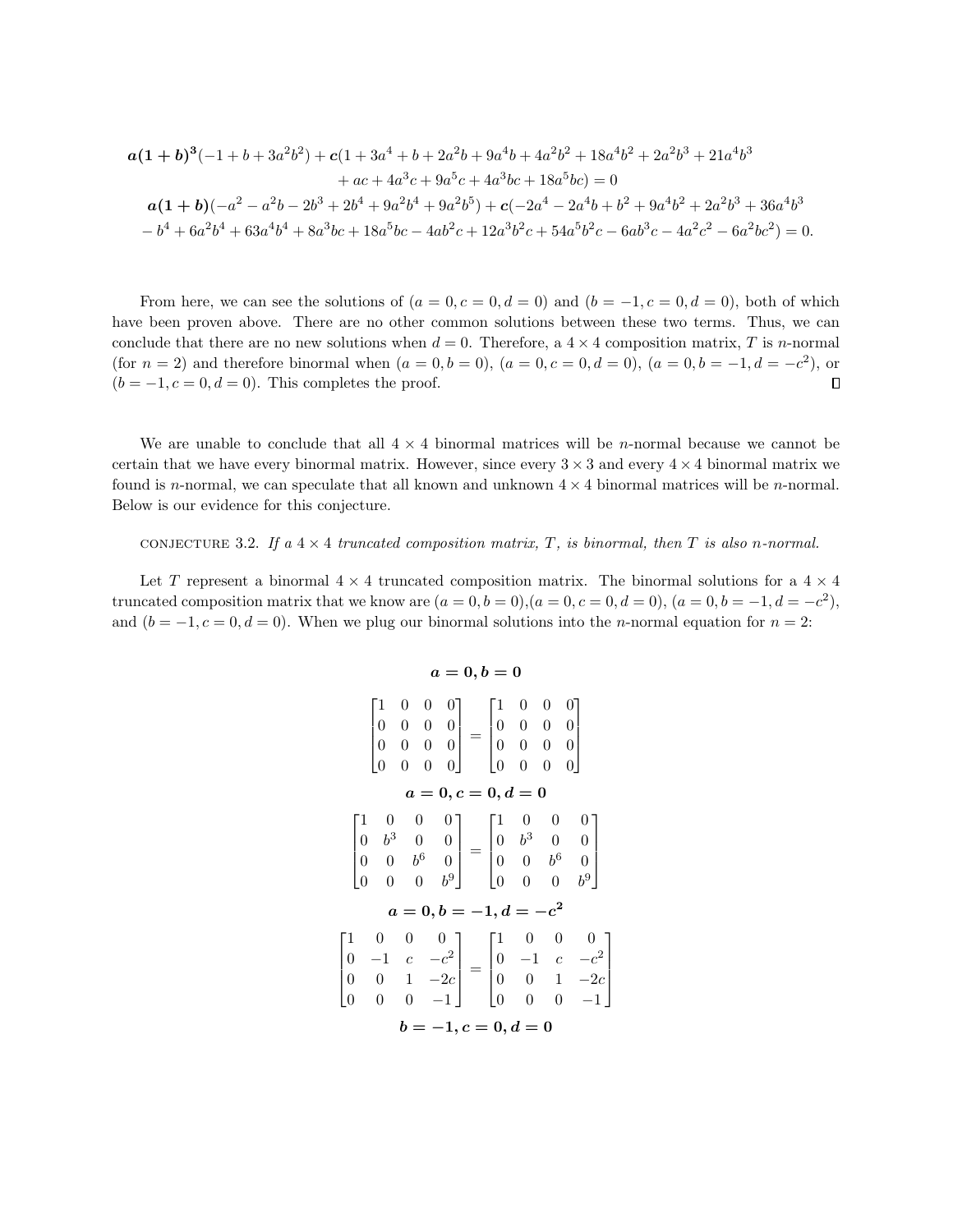| $\begin{bmatrix} a & -1 & 0 & 0 \\ a^2 & -2a & 1 & 0 \\ a^3 & -3a^2 & 3a & -1 \end{bmatrix} = \begin{bmatrix} a & -1 & 0 & 0 \\ a^2 & -2a & 1 & 0 \\ a^3 & -3a^2 & 3a & -1 \end{bmatrix}$ |  |  |  |  |
|-------------------------------------------------------------------------------------------------------------------------------------------------------------------------------------------|--|--|--|--|

Because for each binormal solution the statement  $T^{n}T^{*} = T^{*}T^{n}$  is true, we know that each binormal solution that we have found for the  $4 \times 4$  truncated composition matrix, T, is also n-normal for  $n = 2$ .

#### 3.3.  $n \times n$  Matrix.

As we solved for each binormal  $3\times 3$  truncated composition operator, we looked for patterns that stayed true for  $4 \times 4$  matrices,  $5 \times 5$  matrix, etc.. There was one matrix that we were able to generalize to all  $n \times n$ matrices. This theorem discusses this solution and explains why we were able to generalize it.

THEOREM 3.5. If any  $n \times n$  composition matrix, T, is upper triangular with  $b = -1$ , then it will be binormal.

*Proof.* Let  $C_{\varphi(x)}$  represent our composition operator, where  $\varphi(x) = a + bx$ . When  $\varphi$  is a linear symbol, there is no truncation. Then, let T represent an  $n \times n$  matrix representation of  $C_{\varphi}$ . Next, let  $b = -1$ , thus  $\varphi(x) = a - x$ , which creates an upper triangular matrix of the form:

|                 |                | $\boldsymbol{x}$ |       |  |
|-----------------|----------------|------------------|-------|--|
|                 |                | $\overline{a}$   | $a^2$ |  |
| $\frac{x}{x^2}$ | $\overline{0}$ |                  | $-2a$ |  |
|                 | $\overline{0}$ | 0                |       |  |
|                 |                |                  |       |  |
|                 |                |                  |       |  |

When we square the composition operator,  $C_{\varphi(x)} * C_{\varphi(x)} = C_{\varphi(x)\circ\varphi(x)}$  then we see:

$$
\varphi(x) \circ \varphi(x) = a - \varphi(x)
$$
  
= a - (a - x)  
= x.

Thus, our function is x and our composition operator,  $C_x$ . Thus, the composition matrix T is:

$$
\begin{array}{ccccccccc}\n & & 1 & x & x^2 & \cdots \\
1 & 1 & 0 & 0 & \cdots \\
x & 0 & 1 & 0 & \cdots \\
x^2 & 0 & 0 & 1 & \cdots \\
\vdots & \vdots & \vdots & \vdots & \ddots\n\end{array}
$$

Therefore,  $C_{\varphi(x)} * C_{\varphi(x)} = C_{\varphi(x)\circ\varphi(x)} = C_x = I$ , where I represents the identity matrix. Because  $C_{\varphi(x)} = T$ , by substitution,  $T^2 = I$ . The definition of a binormal matrix is  $TT^*T^*T - T^*TTT^* = 0$ . Thus,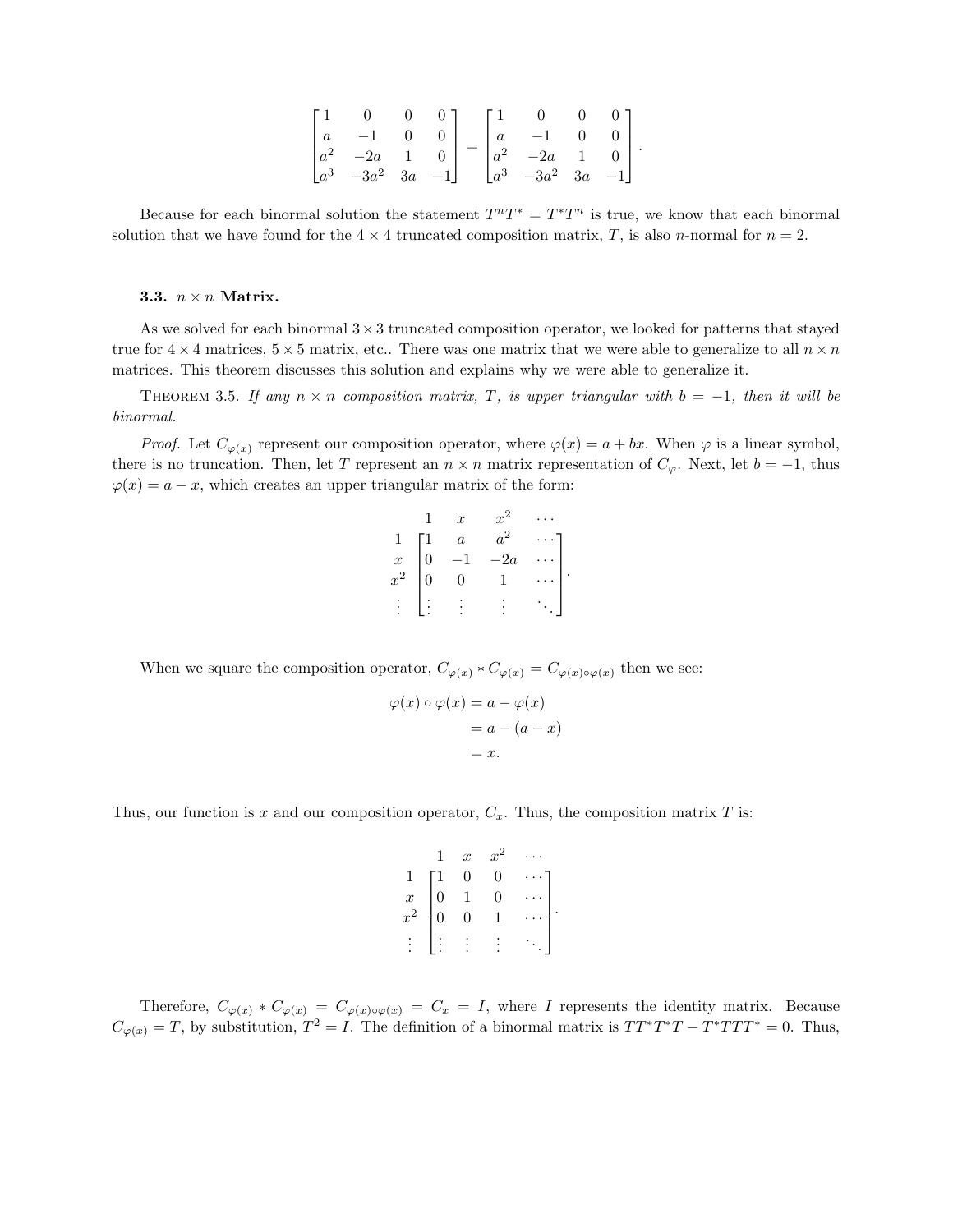we observe that:

$$
TT^*T^*T = T(TT)^*T = T(I)^*T = TIT = TT = I
$$

and

$$
T^*TTT^* = T^*IT^* = T^*T^* = (TT)^* = (I)^* = I.
$$

Thus,

 $I - I = 0.$ 

Therefore, a  $n \times n$  composition matrix, T, that is upper triangular with  $b = -1$  is binormal. This completes the proof.  $\Box$ 

4. Commutativity. Our truncated matrix T commutes with a generic matrix D when  $TD - DT = 0$ . Below is the generalized matrix  $D$  that we will be using.

$$
D = \begin{bmatrix} w & x & t \\ y & z & r \\ m & n & p \end{bmatrix}
$$

There are two obvious cases for communicative matrices. The first case would be when  $T = D$ . The second case would be when  $D = 0$ . For the purpose of finding the specific conditions that allow T to commute with D that do not align with the above cases, we will look at when the nine entries of the matrix  $TD - DT$ are set equal to 0.

<span id="page-15-9"></span><span id="page-15-3"></span>
$$
(4.1) \t a(am+y)=0
$$

<span id="page-15-4"></span>
$$
(4.2) \t\t 2abm + (-1+b)y = 0
$$

(4.3) 
$$
a^2n - ct + x - bx + a(-w + z) = 0
$$

<span id="page-15-7"></span><span id="page-15-1"></span>(4.4) 
$$
t - b^2t + a^2(p - w) + a(r - 2(ct + bx)) = 0
$$

<span id="page-15-8"></span>
$$
(4.5) \t\t 2abn - cr - ay = 0
$$

(4.6) 
$$
-(-1+b)br - a^2y - 2a (cr + b(-p+z)) = 0
$$

<span id="page-15-5"></span>(4.7) 
$$
(-1+b^2+2ac)m+cy=0
$$

<span id="page-15-6"></span><span id="page-15-2"></span>(4.8) 
$$
-am - bn + b^2n + 2acn - cp + cz = 0
$$

(4.9) 
$$
-a^2m - 2abn + cr = 0.
$$

In the proofs below, we will look at the conditions required when  $a, b$ , or c equal zero and when  $a, b$ , and  $c$  are all non-zero. At the end of Theorems [4.1,](#page-15-0) [4.2,](#page-18-0) and [4.3,](#page-20-0) there are webs which visually depict the path through the equations which led to solutions. Each web begins with either  $a, b$  or c equaling zero. The arrows leads to the next necessary variable solution with the number of the equation that the solution came from. Each cluster of circles at the end of a branch represents that branch's final answer.

# <span id="page-15-0"></span>4.1.  $a = 0$  Case.

THEOREM 4.1. If the matrix T commutes with other matrices when  $a = 0$ , then either r or c from matrix D are zero.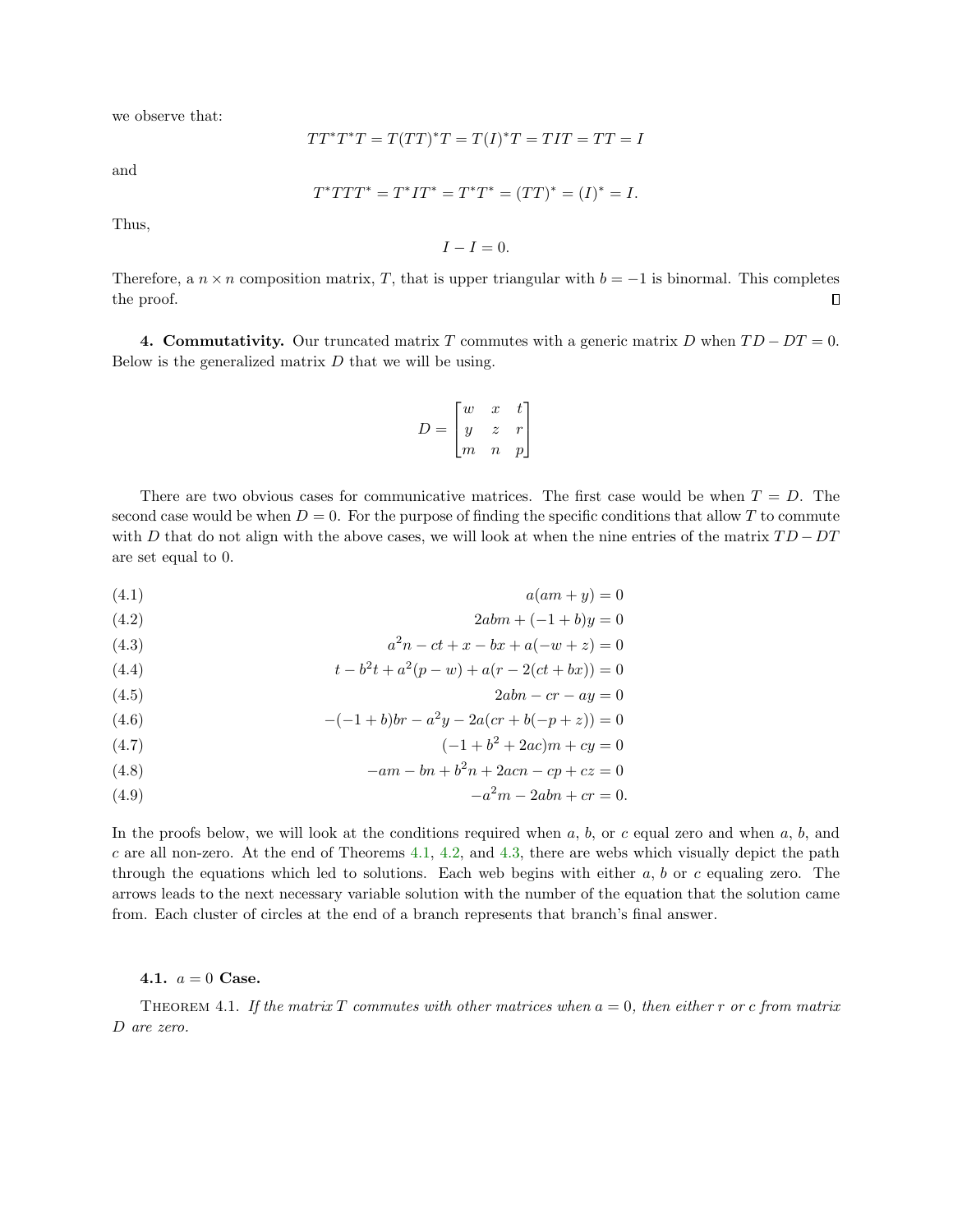*Proof.* Let  $a = 0$ . This reduces equations [4.5](#page-15-1) and [4.9](#page-15-2) to

<span id="page-16-1"></span><span id="page-16-0"></span>
$$
-(4.10)\t\t -cr = 0
$$

$$
(4.11) \t\t \t\t cr = 0.
$$

There are only two solutions to Equations [4.10](#page-16-0) and [4.11:](#page-16-1)  $r = 0$  or  $c = 0$ . First, we will look at  $r = 0$ , which reduces Equation [4.2](#page-15-3) to the following:

<span id="page-16-2"></span>
$$
(4.12)\t\t\t (-1+b)y = 0.
$$

Looking at Equation [4.12](#page-16-2) we see that the only two solutions are  $b = 1$  and  $y = 0$ . When  $b = 1$ , Equations [4.3,](#page-15-4) [4.7,](#page-15-5) and [4.8](#page-15-6) reduce to:

$$
(4.13)\qquad \qquad -ct = 0
$$

$$
(4.14) \qquad \qquad c(-p+z) = 0
$$

$$
(4.15) \t\t\t cy = 0.
$$

Because  $c = 0$  is a separate case, the only solutions to these three equations are  $t = 0$ ,  $p = z$  and  $y = 0$ . Therefore, a complete solution is  $(a = 0, r = 0, b = 1, t = 0, p = z, y = 0)$ .

Next, let  $y = 0$  in Equation [4.12](#page-16-2) instead of  $b = 1$ , then Equation [4.4](#page-15-7) reduces to the following,

$$
t - b^2 t = 0.
$$

From here, the solutions are  $b = 1$ ,  $b = -1$  or  $t = 0$ . Because we have already have the solutions for when  $(b = 0, y = 0)$ , we will start with  $b = -1$  which reduces equations [4.3](#page-15-4) and [4.8](#page-15-6) to the following,

$$
-ct + 2x = 0
$$

$$
2n - cp + cz = 0.
$$

When the above equations are equal to zero simultaneously, in addition to the previously set variables of  $(a = 0, r = 0, y = 0, b = -1)$ , then T is commutative.

Finally, let  $t = 0$ . This causes Equation [4.3](#page-15-4) to reduce to

$$
x - bx = 0.
$$

This equation has the solutions  $b = 1$  and  $x = 0$ . Because we have the solutions for when  $(b = 1, t = 0)$ above, we will focus on  $x = 0$ . This causes equation [4.7](#page-15-5) to reduce to

<span id="page-16-3"></span>
$$
(4.16) \t\t (-1+b^2)m=0.
$$

There are 3 solutions to this equation,  $b = 1$ ,  $b = -1$ , or  $m = 0$ . Once again, we already have the solutions for when  $(b = 1, t = 0)$ , thus we will start with  $b = -1$ . This gives us the following equation from Equation [4.8,](#page-15-6)

$$
2n - cp + cz = 0.
$$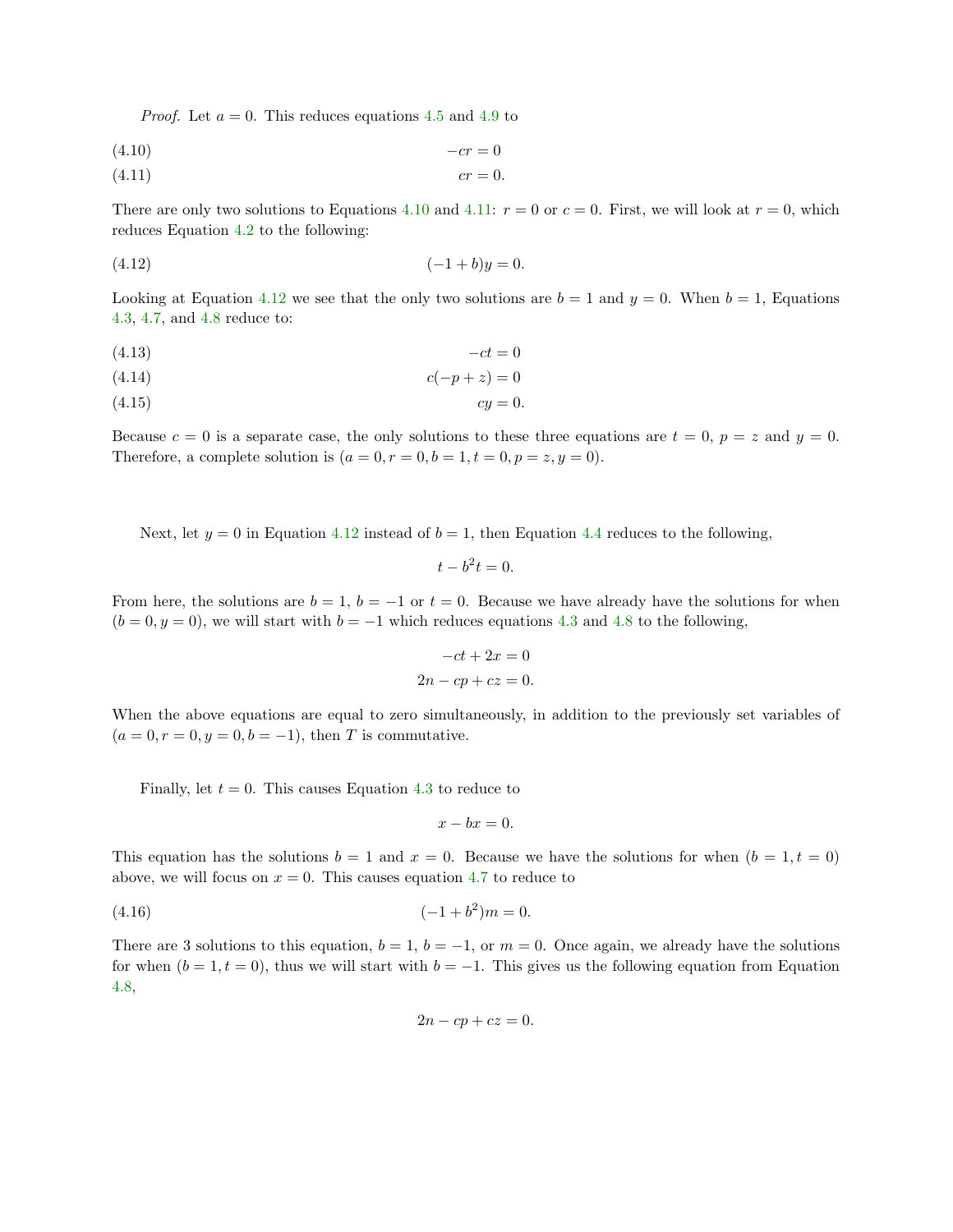Whenever this statement is true in addition to the previously determined variables of  $(a = 0, r = 0, y = 1)$  $0, t = 0, x = 0, b = -1$ , T is commutes with other matrices.

Next, when we return to the  $m = 0$  case from Equation [4.16,](#page-16-3) we have the reduced form of Equation [4.8,](#page-15-6)

$$
-bn + b^2n - cp + cz = 0.
$$

Once again, whenever this statement is true along with the previously determined variables  $(a = 0, r = 0)$  $0, y = 0, t = 0, x = 0, m = 0$ , T commutes with other matrices.

Now, going back to Equations [4.10](#page-16-0) and [4.11,](#page-16-1) we will set  $c = 0$  instead of  $r = 0$ , which reduces Equation [4.7](#page-15-5) to,

$$
(-1+b^2)m = 0.
$$

The three solutions to equation above are  $b = 1$ ,  $b = -1$  or  $m = 0$ .

First, when we set  $b = 1$  along with  $a = 0$  and  $c = 0$ , then T simplifies to the identity matrix which commutes with anything. Therefore,  $(a = 0, b = 1, c = 0)$  is a complete solution.

Next, let  $b = -1$ , which simplifies the matrix to only the Equations [4.2,](#page-15-3) [4.3,](#page-15-4) [4.6,](#page-15-8) and [4.8:](#page-15-6)

$$
-2y = 0
$$

$$
2x = 0
$$

$$
-2r = 0
$$

$$
2n = 0.
$$

Therefore,  $(a = 0, b = -1, c = 0, x = 0, y = 0, r = 0, n = 0)$  is a complete solution.

Finally, when  $m = 0$ , the matrix reduces down to Equations [4.2,](#page-15-3) [4.3,](#page-15-4) [4.4,](#page-15-7) [4.6,](#page-15-8) and [4.8:](#page-15-6)

$$
(-1 + b)y = 0
$$

$$
x - bx = 0
$$

$$
t - b2t = 0
$$

$$
-(-1 + b)br = 0
$$

$$
(-1 + b)bn = 0.
$$

Because we already did the  $b = 1$  and  $b = -1$  cases, we can ignore those solutions. Thus, a new solution is  $(a = 0, c = 0, x = 0, t = 0, y = 0, r = 0, n = 0, m = 0)$ . The last  $a = 0$  case is when all of  $a, b, c = 0$ .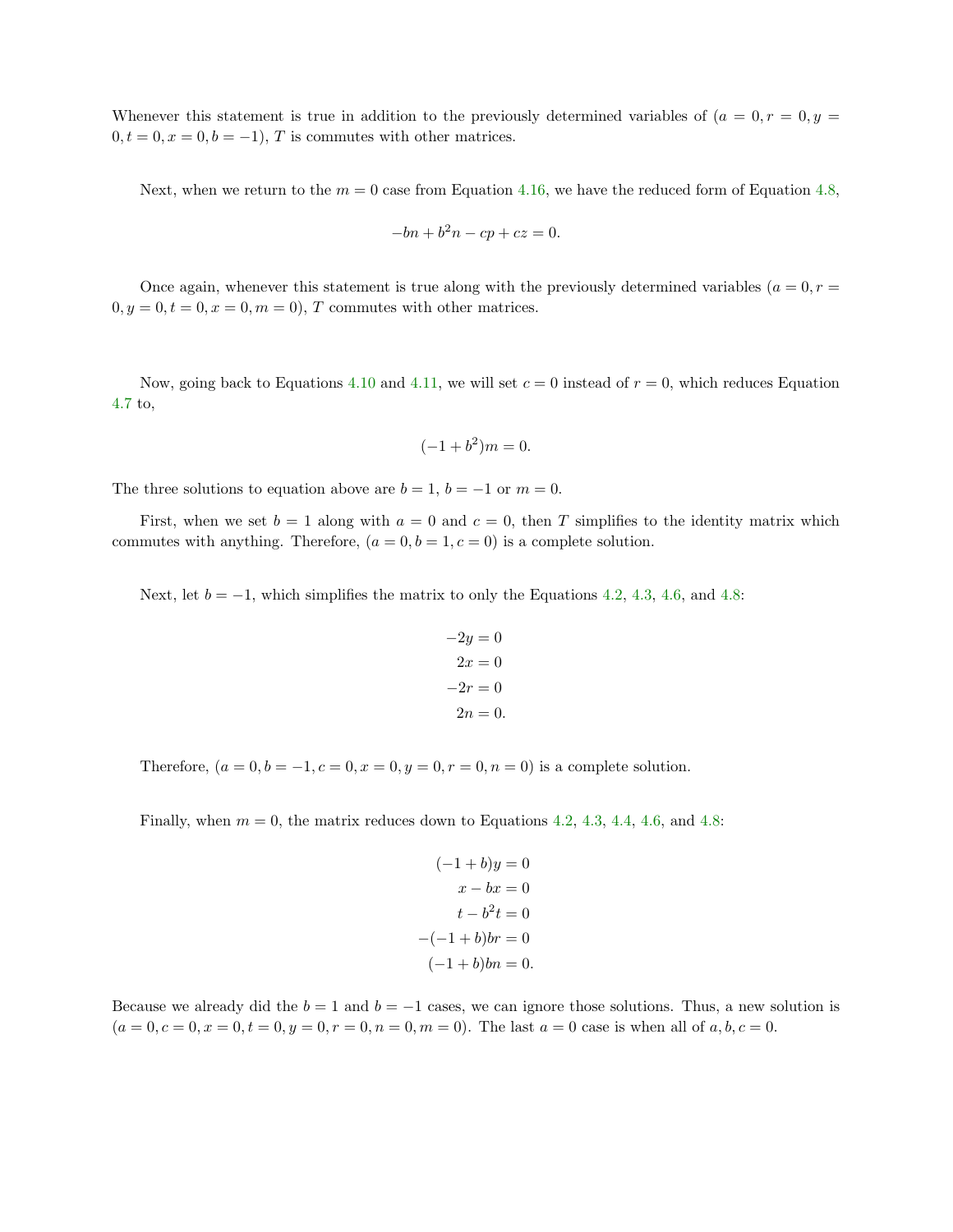

FIGURE 4.1. Web 1: The  $a = 0$ ,  $r = 0$  Case

The matrix reduces down to Equations [4.2,](#page-15-3) [4.3,](#page-15-4) [4.4,](#page-15-7) and [4.7:](#page-15-5)

$$
-y = 0
$$

$$
x = 0
$$

$$
t = 0
$$

$$
-m = 0.
$$

Therefore, a real solution is  $(a = 0, b = 0, c = 0, x = 0, t = 0, y = 0, m = 0)$ .

 $\Box$ 

<span id="page-18-0"></span>4.2.  $b = 0$  Case.

THEOREM 4.2. If the matrix T commutes with other matrices when  $b = 0$  then y and m from matrix D are zero.

*Proof.* Let  $b = 0$ , which reduces Equation [4.2](#page-15-3) to

$$
-y=0.
$$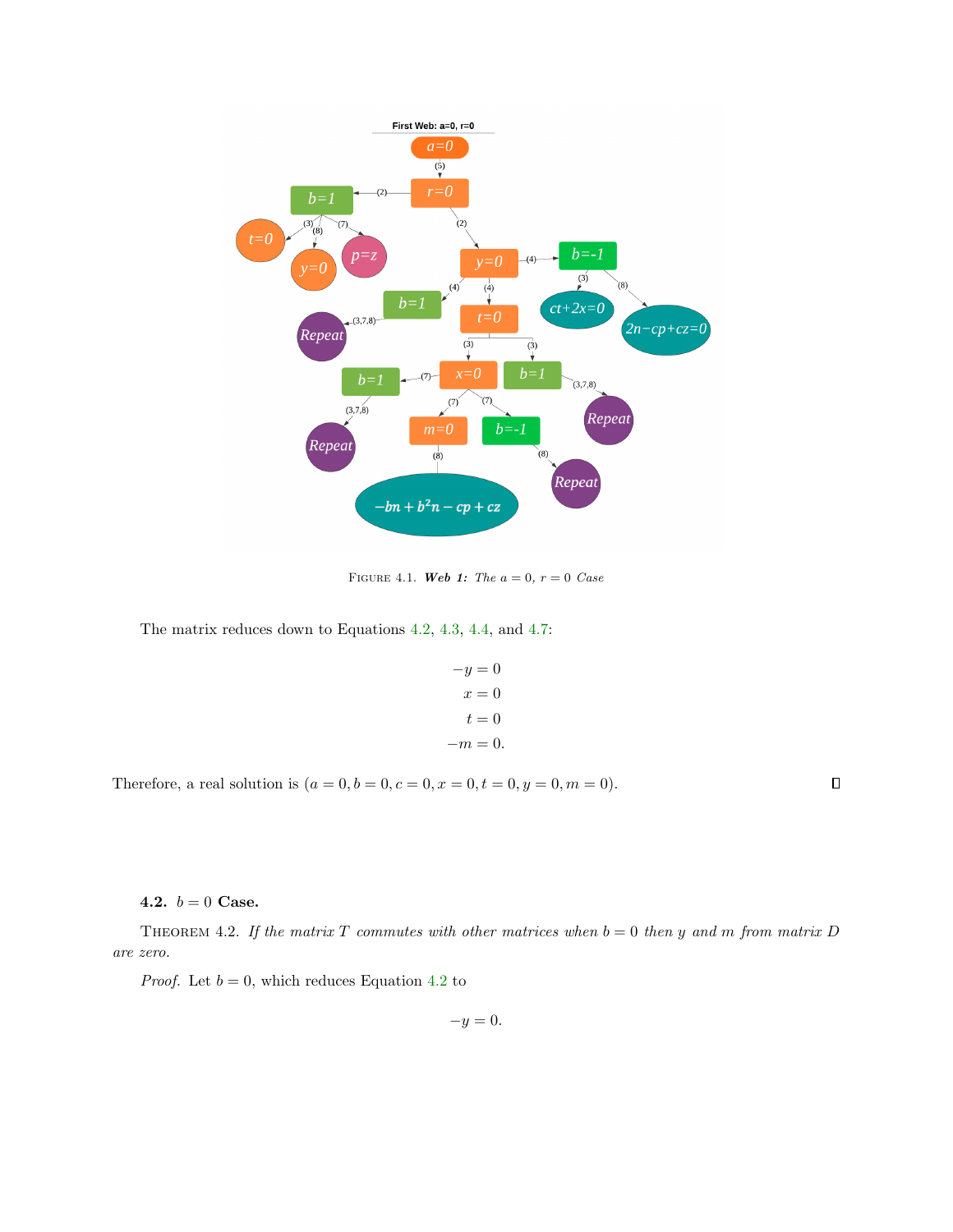

FIGURE 4.2. Web 2: The  $a = 0$ ,  $c = 0$  Case

Thus, we know that  $y = 0$ . When we evaluate y at 0, we get Equation [4.9](#page-15-2) to reduce down to

$$
a^2m=0.
$$

Because we did all the  $a = 0$  cases, we know that  $m = 0$  is the only new solution. When we evaluate  $m = 0$ , Equations [4.5](#page-15-1) and [4.9](#page-15-2) reduce to

$$
cr = 0
$$

$$
-cr = 0.
$$

From the equations above, either  $r = 0$  or  $c = 0$ . First, let  $r = 0$ , which simplifies Equations [4.3,](#page-15-4) [4.4,](#page-15-7) and [4.8:](#page-15-6)

$$
a2n - ct + x + a(-w + z) = 0
$$

$$
t - 2act + a2(p - w) = 0
$$

$$
c(2an - p + z) = 0.
$$

Whenever the above equations are simultaneously equal to zero in addition to the previously determined variables of  $(b = 0, y = 0, m = 0, r = 0)$ , then the matrix T will commute.

Now, let  $c = 0$ , which allows us to determine that  $(b = 0, y = 0, m = 0, c = 0)$ . This gives us Equation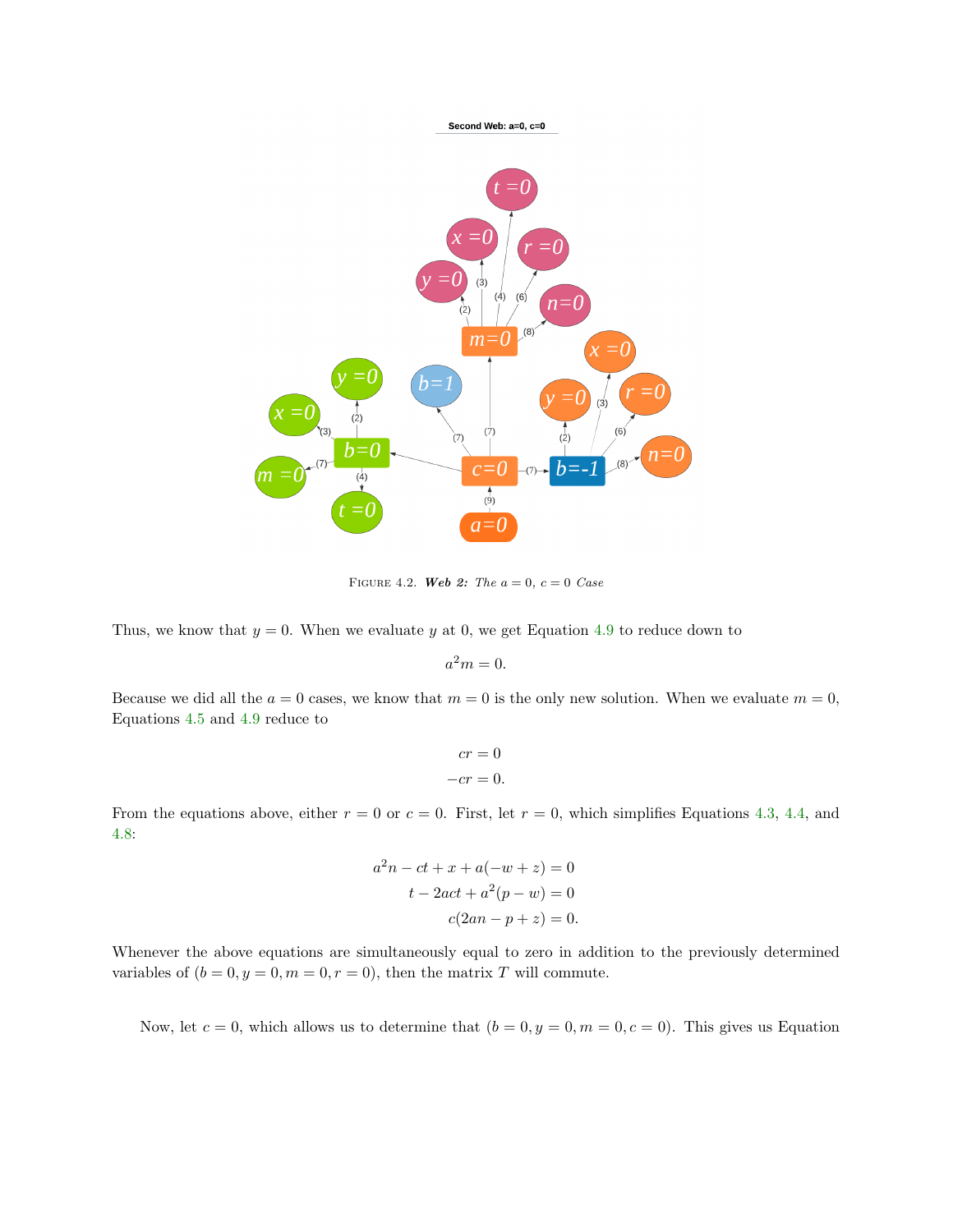

FIGURE 4.3. Web 3: The  $b = 0$  Case

[4.3](#page-15-4) and [4.4](#page-15-7) composed of the following terms:

$$
a2n + x + a(-w + z) = 0
$$
  
ar + t + a<sup>2</sup>(p - w) = 0.

 $\Box$ When these two terms are simultaneously zero, then the matrix  $T$  commutes with other matrices.

<span id="page-20-0"></span>4.3.  $c = 0$  Case.

THEOREM 4.3. If the matrix T commutes with other matrices when  $c = 0$  then  $m, y, n = 0$  or  $b = -1$ . *Proof.* Let  $c = 0$ , which reduces entry [4.7](#page-15-5) down to:

<span id="page-20-1"></span>
$$
(4.17) \t\t (-1+b^2)m = 0.
$$

From Equation [4.17,](#page-20-1) the only solutions are  $m = 0,b = 1$ , or  $b = -1$ . Beginning with  $m = 0$ , Equation [4.1](#page-15-9) reduces down to:

 $ay = 0.$ 

Because we already did all the  $a = 0$  cases, we know that  $y = 0$  is the only new solution. When we plug in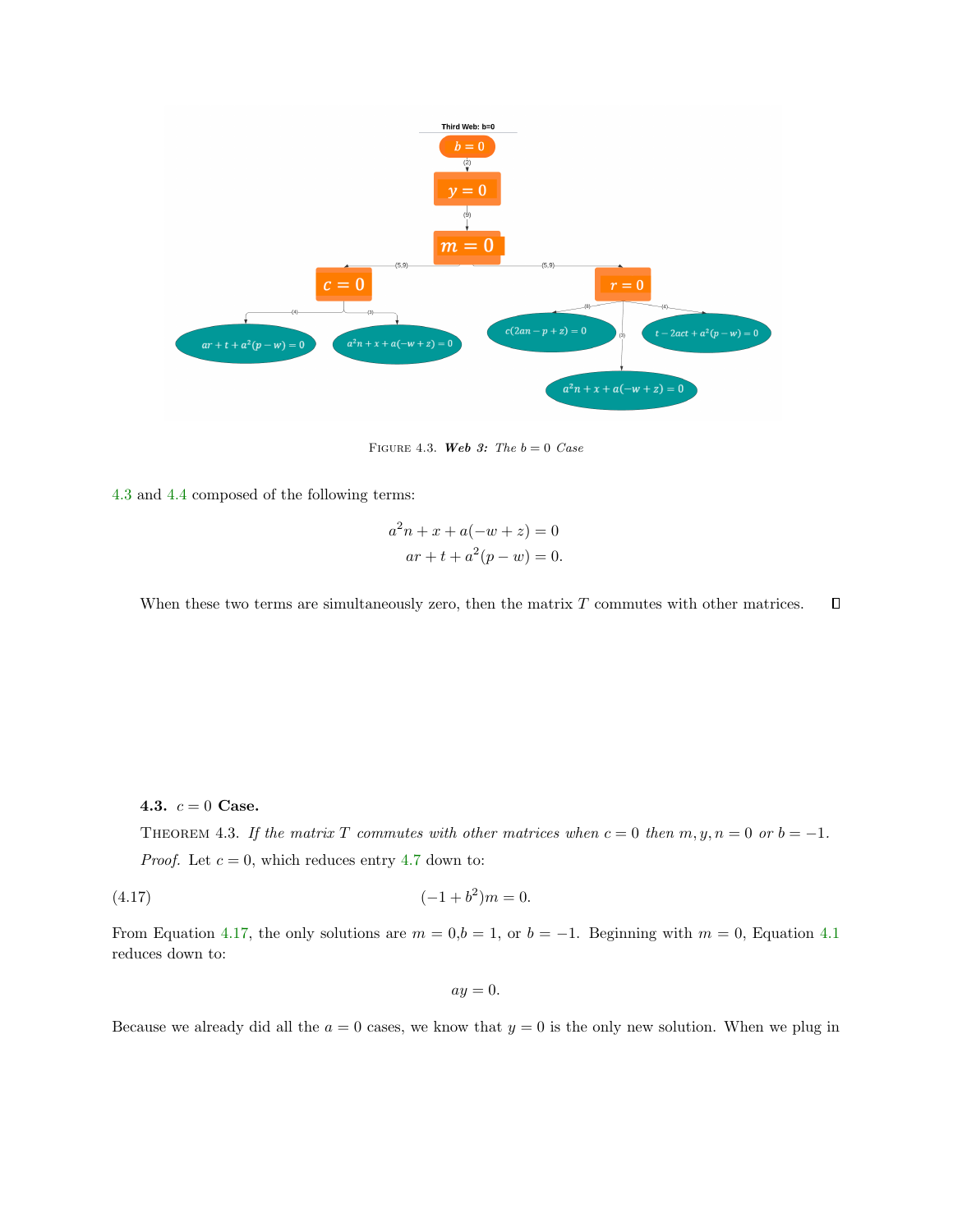$y = 0$ , Equation [4.5](#page-15-1) reduces to:

 $2abn = 0.$ 

Since we have already done both  $a = 0$  and  $b = 0$  cases,  $n = 0$  is the only new solution. When we evaluate that, Equations [4.3,](#page-15-4) [4.4,](#page-15-7) and [4.6](#page-15-8) reduce down to:

<span id="page-21-1"></span><span id="page-21-0"></span>
$$
(4.18) \t\t x - bx + a(-w + z) = 0
$$

<span id="page-21-2"></span>(4.19) 
$$
t - b^2t + a^2(p - w) + a(r - 2bx) = 0
$$

$$
(4.20) \t\t\t b(r - br + 2a(p - z)) = 0.
$$

When the above equations simultaneously equal zero, along with the previously determined variables ( $c =$  $0, m = 0, y = 0, n = 0$ , the matrix T commutes with other matrices.

Referring to the solutions from [4.17,](#page-20-1) we will now look at the  $b = 1$  case, which gives us the following entries from Equations [4.2](#page-15-3) and [4.8,](#page-15-6)

$$
2am = 0
$$
  

$$
-am = 0.
$$

The only new solution is  $m = 0$ , because we have already done  $a = 0$  cases. This reduces the Equations [4.1](#page-15-9) and [4.9,](#page-15-2)

$$
ay = 0
$$
  

$$
-2an = 0.
$$

These equations give the new solutions of  $n = 0$  and  $y = 0$ . Thus, we can determine the variables (c =  $0, m = 0, n = 0, y = 0$ ) which give us Equations [4.18,](#page-21-0) [4.19,](#page-21-1) and [4.20,](#page-21-2) so there are no new solutions in this set, as any  $b = 1$  cases are included in solutions already stated above.

Finally, referring to the solutions from equation [4.17,](#page-20-1) let  $b = -1$ :

<span id="page-21-3"></span> $-(4.21)$   $-a(2n + y) = 0$ 

$$
(4.22) \t\t a(am+y)=0
$$

$$
(4.23)\t\t -2(am+y)=0
$$

<span id="page-21-4"></span>
$$
(4.24) \t\t -am + 2n = 0
$$

<span id="page-21-5"></span>
$$
(4.25) \qquad \qquad a(-am+2n) = 0
$$

$$
(4.26) \t\t a2n + 2x + a(-w + z) = 0
$$

<span id="page-21-7"></span><span id="page-21-6"></span>
$$
(4.27) \t\t -2ap - 2r - a^2y + 2az = 0
$$

$$
(4.28) \t\t a(r + a(p - w) + 2x) = 0.
$$

Because we have already done the  $a = 0$  case, we will solve each above equation for the variable a. When we solve the Equations [4.21](#page-21-3) through [4.25](#page-21-4) for  $a$ , we get

$$
a = \frac{2n}{m}.
$$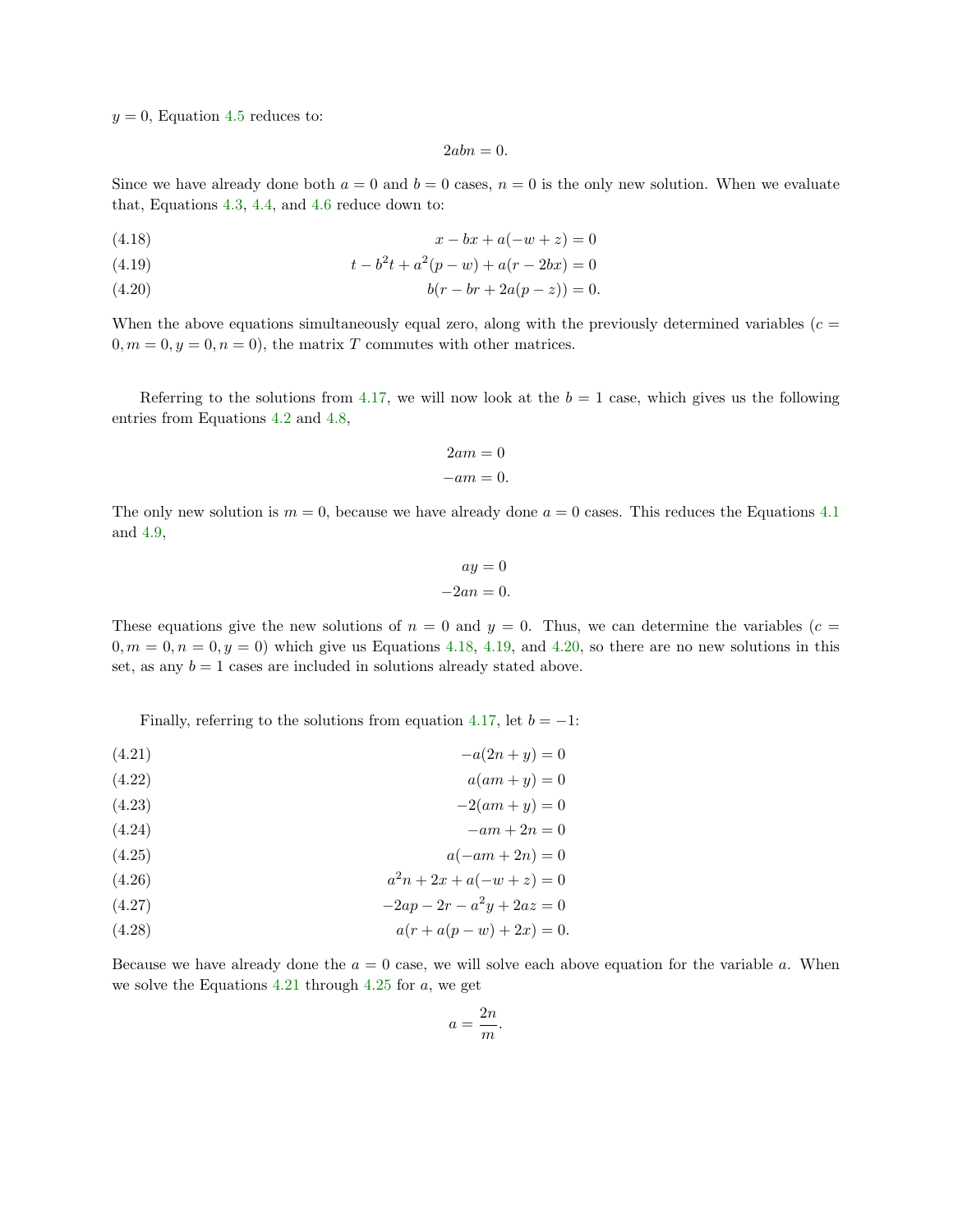

FIGURE 4.4. Web 4: The  $c = 0$  Case

Next, when we put Equations [4.26](#page-21-5) and [4.27](#page-21-6) into the quadratic form,

$$
na2 + (-w + z)a + 2x = 0
$$
  

$$
-ya2 - 2(p + z)a - 2r = 0.
$$

We can use the quadratic formula to solve for  $\boldsymbol{a}$  where

$$
a = \frac{-w - z \pm \sqrt{(-w + z)^2 - 8nx}}{2n}
$$

$$
a = \frac{-p - z \pm \sqrt{(p + z)^2 + 8ry}}{2n}.
$$

and

$$
a = \frac{-p - z \pm \sqrt{(p + z)^2 + 8r}}{-2y}
$$

Finally, when we solve Equation [4.28](#page-21-7) for  $a$ ,

$$
a = \frac{-2x - r}{p - w}.
$$

In order for the matrix  $T$  to commute, all of the above solutions for  $a$  would need to be equivalent simultaneously, in addition to the set variables  $c = 0$  and  $b = -1$ .  $\Box$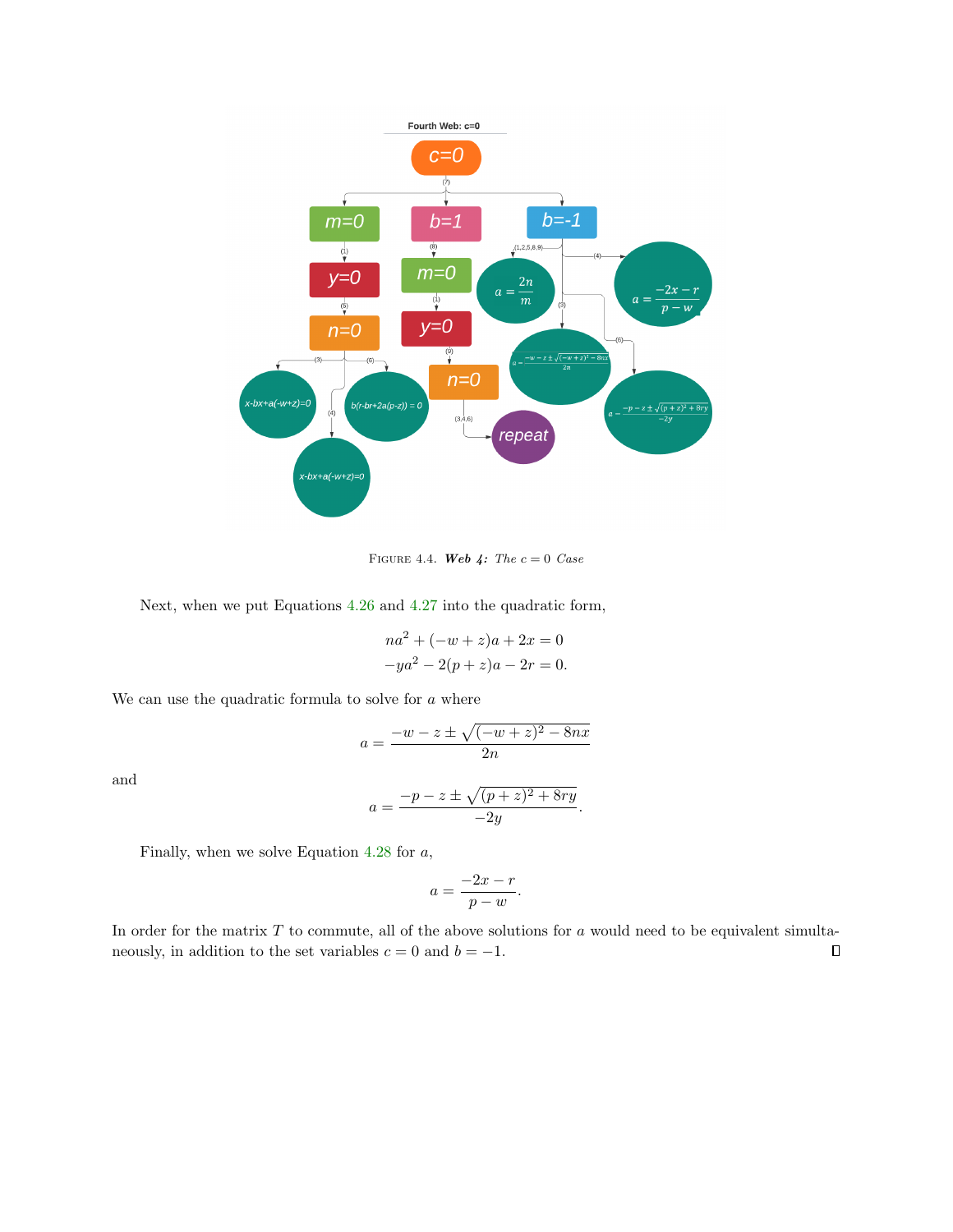4.4.  $a, b, c \neq 0$  Case.

THEOREM 4.4. When a, b and  $c \neq 0$ , then  $y = 0$  and  $m = 0$ .

*Proof.* Let a, b, and c all be non-zero. Because  $a \neq 0$ , equation [4.1](#page-15-9) has the solutions of  $y = -am$  or  $a=\frac{-y}{m}.$ 

First, we will prove by contradiction that

<span id="page-23-0"></span>
$$
(4.29) \t\t a = \frac{-y}{m}
$$

is not a solution for the non-zero case. We will solve each of the 9 equations for a because  $T$  commutes with other matrices when each of the equations are simultaneously equal. Because we want  $a \neq 0$ , we know that  $y \neq 0$  from equation [4.29.](#page-23-0) When we solve equation [4.2](#page-15-3) for a,

$$
a=\frac{y-by}{2bm}
$$

and set this equation equal to equation [4.29,](#page-23-0)

$$
-\frac{y}{m} = \frac{y - by}{2bm}
$$

$$
-y = \frac{y(1 - b)}{2b}
$$

$$
-1 = \frac{1 - b}{2b}
$$

$$
-2b = 1 - b
$$

$$
b = -1.
$$

Thus, when we plug this solution in Equation [4.3](#page-15-4) and solve for a,

$$
a = \frac{y}{2m}.
$$

When we set this equation equal to Equation [4.29,](#page-23-0)

$$
\frac{y}{2m} = -\frac{y}{m}
$$

we see that the only solution would be  $y = 0$ , which would make  $a = 0$ , thus  $a = \frac{-y}{m}$  is not a solution for when  $a, b$  and  $c$  are not zero.

Next, we will look at

<span id="page-23-1"></span> $(4.31)$   $y = -am$ 

from Equation [4.1.](#page-15-9) Because there are other equations with the variable y, we must solve each equation for  $y$  and find when they are simultaneously equal. When we solve Equation [4.2](#page-15-3) for  $y$ ,

$$
y = \frac{-2amb}{-1 + b}.
$$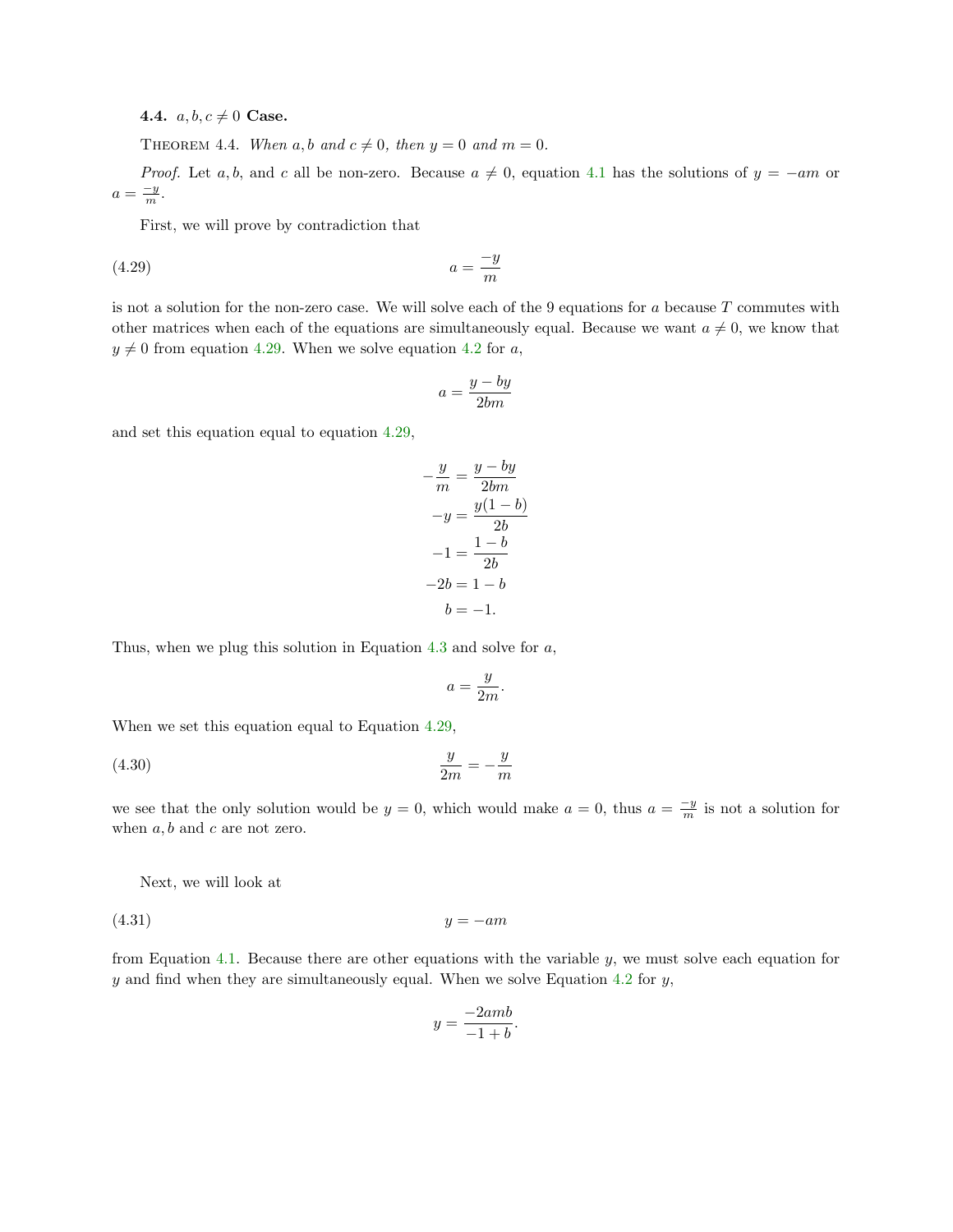When we set this equation equal to Equation [4.31,](#page-23-1)

$$
-am = \frac{-2amb}{-1+b}
$$

$$
(-1+b)(-am) = -2amb
$$

$$
-1+b = 2b
$$

$$
-1 = b.
$$

Because  $a \neq 0$ , our two solutions are  $b = -1$  or  $m = 0$ . Next, when we solve Equation [4.3](#page-15-4) for y,

$$
y = \frac{-(-1 + b^2 - 2ac)m}{c}.
$$

When we plug in  $b = -1$  and set this equal with Equation [4.31,](#page-23-1)

$$
-am = \frac{-(-1+1-2ac)m}{c}
$$

$$
-am = 2am.
$$

Because  $a \neq 0$ , it must be true that  $m = 0$ . Therefore,  $m = 0$  is the only solution that allows all three equations to be equal. This proves that both y and m equal zero, as  $y = 0$  when  $m = 0$ .

Now, let  $y = 0$  and  $m = 0$ 

<span id="page-24-1"></span><span id="page-24-0"></span>
$$
\begin{aligned}\n(4.32) & 2abn - cr = 0 \\
(4.33) & -2abn + cr = 0\n\end{aligned}
$$

$$
a^{2}n - ct + x - bx + a(-w + z) = 0
$$
  
\n
$$
t - b^{2}t + a^{2}(p - w) + a(r - 2(ct + bx)) = 0
$$
  
\n
$$
-(-1 + b)br - 2a (cr + b(-p + z)) = 0
$$
  
\n
$$
-bn + b^{2}n + c(2an - p + z) = 0.
$$

Because Equations [4.32](#page-24-0) and [4.33](#page-24-1) are equivalent, there are only five unique equations that must all equal zero in order for the matrix T to commute when  $y = 0$  and  $m = 0$ . This completes the proof.  $\Box$ 

#### 5. Further Work.

- 1. We were unable to find final solutions in the unitary case. We would need to find A so that we are able to solve for  $a, b$  and  $c$ . This would confirm all solutions for the  $3 \times 3$  binormal composition matrix.
- 2. We started work with the  $4 \times 4$  binormal solutions, but could not confirm we had all answers. Are there any non-zero binormal solutions?
- 3. Similarly, can we prove that all binormal matrices are also  $n$ -normal?
- 4. Are there any general commutative cases that will work for any  $n \times n$  matrix?

#### REFERENCES